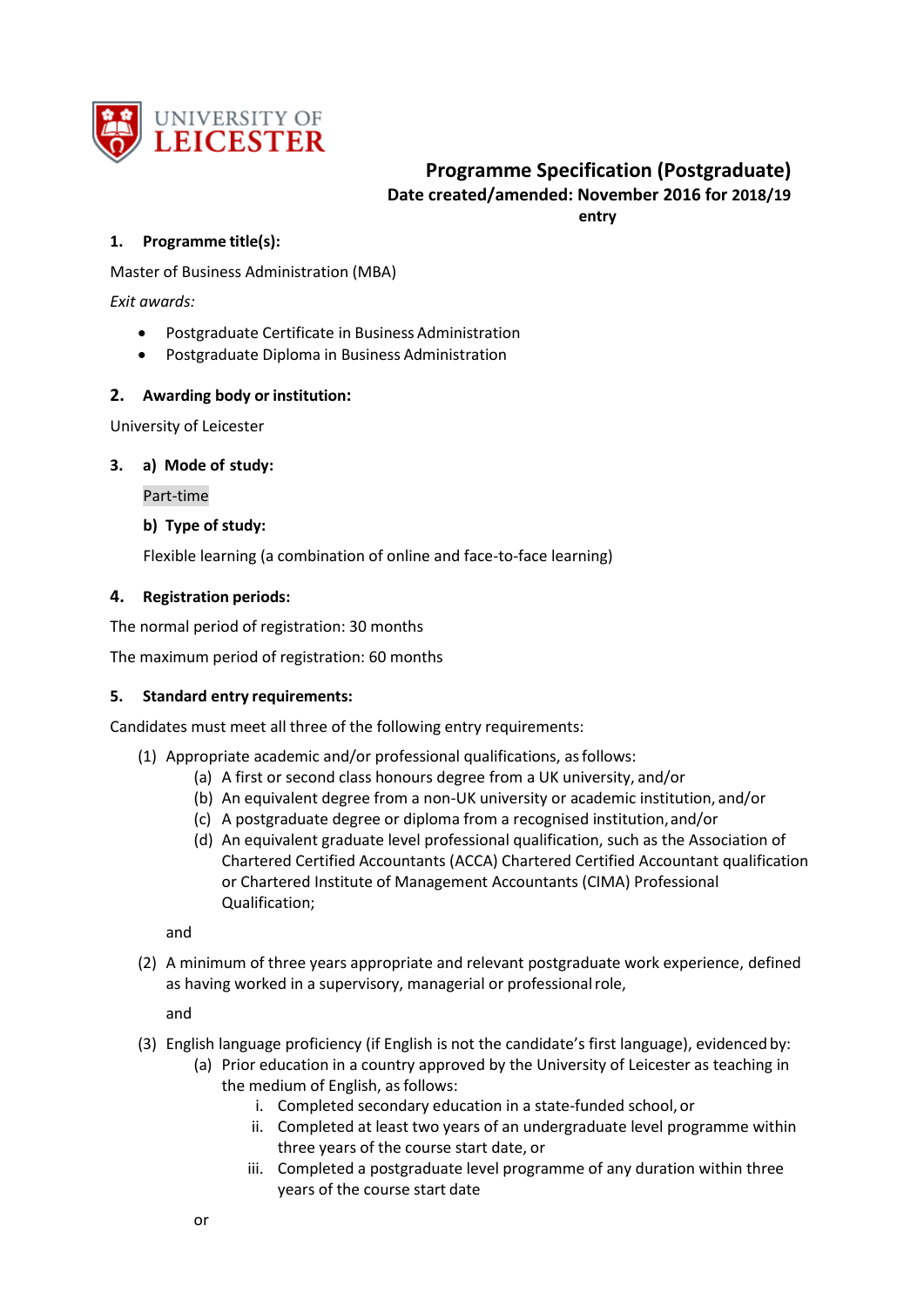- (b) Achievement of a required score/mark on an English language proficiency test from a source such as:
	- i. IELTS score of 6.5 or above, or
	- ii. TOEFL score of 90 or above, or
	- iii. Cambridge English language Proficiency Test grade of C or above, or
	- iv. The University of Leicester English Language Test

Further information about meeting the University's English requirements can be found here: [www.le.ac.uk/englishskills](http://www.le.ac.uk/englishskills)

Applicants who have the potential to meet the MBA learning requirements but do not hold the academic or professional qualifications outlined above may be considered if they have significantly more than three years of relevant work experience in a supervisory, managerial or professional role. Applicants admitted on this basis are also required to have achieved [a GMAT](http://www.mba.com/global) score of 600+ within the past 5 years.

## **6. Accreditation of Prior Learning:**

None

## **7. Programme aims:**

The programme aims to develop MBA graduates who have knowledge and skills to:

- lead individuals, teams and organisations to achieve organisational objectives and improve the wellbeing of individuals, organisations, communities and societies
- think critically, reflectively, and strategically
- make decisions and manage decision-making in an evidence-based way
- manage and integrate across functional areas
- work for an inclusive and sustainable global economy and be generators of sustainable value for their organisations and society at large<sup>1</sup>
- manage their careers and professional development and engage in life-long learning

These aims have been informed by:

- (1) [The Association of MBAs \(2016\) MBA Accreditation Criteria: MBA](http://www.mbaworld.com/~/media/Files/Accreditation/MBA-criteria-for-accreditation.ashx) Attributes
- (2) [The United Nations Global Compact initiative Principles for Responsible Management](https://www.unglobalcompact.org/docs/issues_doc/PRME/PRME-Info_2012.pdf)  [Education \(PRME\)](https://www.unglobalcompact.org/docs/issues_doc/PRME/PRME-Info_2012.pdf) (2012)
- (3) The University of Leicester School of Business motto: "Distinctive and relevant" and the Leicester MBA mission and values

Leicester MBA mission: "To inspire and enable future leaders to reflect and contribute positively to their organisations and our society"

Leicester MBA values:

- Diversity. We treasure and support variety. We are international, interdisciplinary, and inclusive. We develop leaders who respect and nurture diversity and pluralism
- Community. We promote collegiality, collaboration and cooperation. We share, care and help. We develop leaders who work and learn in partnership

<sup>&</sup>lt;sup>1</sup> Sustainable development includes "sustainable development and sustainable lifestyles, human rights, gender equality, a culture of peace and non-violence, global citizenship, and appreciation of cultural diversity and of culture's contribution to sustainable development" (as defined in[. United Nations \(2015\) "Transforming our](https://sustainabledevelopment.un.org/post2015/transformingourworld) [world: the 2030 Agenda for Sustainable Devel](https://sustainabledevelopment.un.org/post2015/transformingourworld)opment", Sustainable Development Goal 4: "Ensure inclusive and equitable quality education and promote lifelong learning opportunities for all")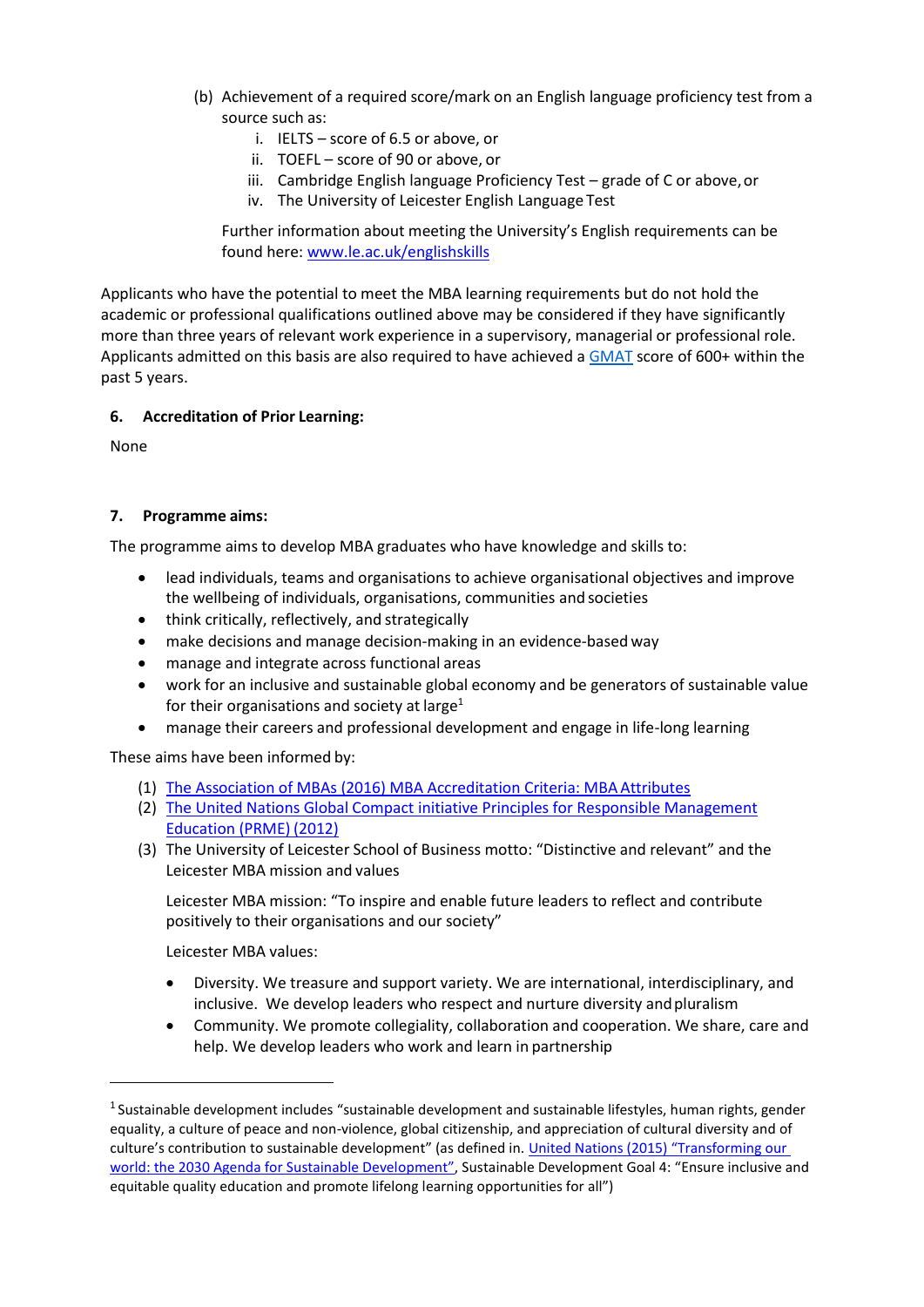- Integrity. We uphold the highest standards of honesty, transparency, and professionalism. We develop leaders who are ethical, fair, responsible andtrustworthy
- Making a difference. We strive to make things better, for individuals, organisations, community and the world. We develop leaders who have knowledge and skills to make a positive impact and courage and confidence to overcome obstacles

## **8. Reference points used to inform the programme specification:**

Internal (University of Leicester) reference points:

- [University of Leicester Strategic Plan](https://le.ac.uk/about-us/university-of-leicester-strategic-plan) (2015)
- University of Leicester Discovery-Led and Discovery-Enabling Learning Strategy 2016-2020
- [University of Leicester Transferable Skills Framework](https://www2.le.ac.uk/offices/careers-new/information/cds/transferable-skills/transferable-skills-framework/TSFv12October2015.pdf) (2015)
- University of Leicester Periodic Developmental Review Report
- External Examiners' reports(annual)

External reference points:

- [Association of MBAs \(2016\) MBA Accreditation Criteria. London: Association of Masters in](http://www.mbaworld.com/~/media/Files/Accreditation/MBA-criteria-for-accreditation.ashx)  Business [Administration](http://www.mbaworld.com/~/media/Files/Accreditation/MBA-criteria-for-accreditation.ashx)
- [The Association to Advance Collegiate Schools of Business \(2016\) Eligibility Procedures and](http://www.aacsb.edu/~/media/AACSB/Docs/Accreditation/Standards/2013-bus-standards-update.ashx)  [Accreditation Standards for Business Accreditation. Tampa, FL: The Association to Advance](http://www.aacsb.edu/~/media/AACSB/Docs/Accreditation/Standards/2013-bus-standards-update.ashx)  [Collegiate Schools of](http://www.aacsb.edu/~/media/AACSB/Docs/Accreditation/Standards/2013-bus-standards-update.ashx) Business
- [The Quality Assurance Agency for Higher Education \(2015\) Subject Benchmark Statement.](http://www.qaa.ac.uk/en/Publications/Documents/SBS-Business-and%20Management-15.pdf)  [Master's Degrees in Business and Management. \(QAA1235 -](http://www.qaa.ac.uk/en/Publications/Documents/SBS-Business-and%20Management-15.pdf) June 15). Gloucester, UK: The [Quality Assurance Agency for Higher](http://www.qaa.ac.uk/en/Publications/Documents/SBS-Business-and%20Management-15.pdf) Education
- [The United Nations \(2015\) Transforming our world: the 2030 Agenda for Sustainable](https://sustainabledevelopment.un.org/post2015/transformingourworld)  [Development \(](https://sustainabledevelopment.un.org/post2015/transformingourworld)in particular, Sustainable Development Goal 4: Ensure inclusive and equitable quality education and promote lifelong learning opportunities for all)
- [The United Nations Global Compact initiative Principles for Responsible Management](https://www.unglobalcompact.org/docs/issues_doc/PRME/PRME-Info_2012.pdf)  [Education \(PRME\)](https://www.unglobalcompact.org/docs/issues_doc/PRME/PRME-Info_2012.pdf) (2012)
- The Center for Evidence-[Based Management \(CEBMa\) \(2015\) "Evidence](http://www.cebma.org/wp-content/uploads/Evidence-Based-Practice-The-Basic-Principles-vs-Dec-2015.pdf)-Based Practice: The [Basic Principles"](http://www.cebma.org/wp-content/uploads/Evidence-Based-Practice-The-Basic-Principles-vs-Dec-2015.pdf)
- The framework of managerial work requirements and concomitant competencies, developed by Dierdorff and Rubin (Dierdorff et al., 2009) and currently employed as a standard for assessing the relevance of MBA curriculum (Costigan and Brink, 2014; Rubin and Dierdorff, 2009; Rubin and Dierdorff, 2013)<sup>2</sup>.

<sup>&</sup>lt;sup>2</sup> Dierdorff EC, Rubin RS and Morgeson FP (2009) The milieu of managerial work: An integrative framework linking work context to role requirements. *Journal of Applied Psychology* 94(4): 972–988.

Costigan RD and Brink KE (2014) Another Perspective on MBA Program Alignment: An Investigation of Learning Goals. *Academy of Management Learning & Education* 14(2): 260-276.

Rubin RS and Dierdorff EC (2009) How Relevant Is the MBA? Assessing the Alignment of Required Curricula and Required Managerial Competencies. Ibid.8): 208–224.

Rubin RS and Dierdorff EC (2013) Buildinga a Better MBA: From a Decade of Critique Toward a Decennium of Creation *Academy of Management Learning & Education* 12(1): 125-141.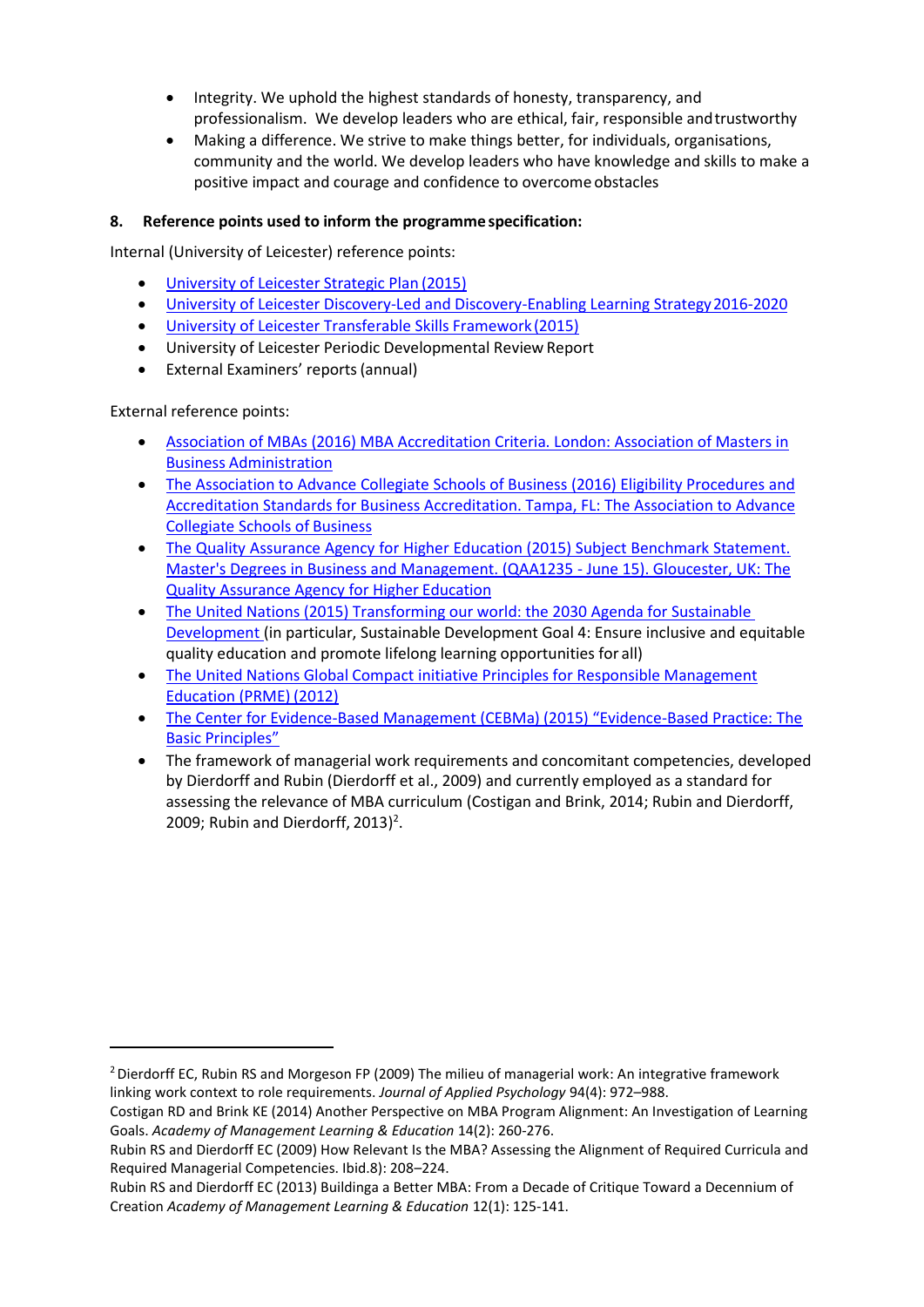# **9. Programme Outcomes:**

Unless otherwise stated, programme outcomes apply to all awards specified in 1. Programme title(s).

| <b>Intended Learning Outcomes</b> |                                                                                                | <b>Teaching and Learning</b>                   | <b>How Demonstrated?</b>  |
|-----------------------------------|------------------------------------------------------------------------------------------------|------------------------------------------------|---------------------------|
|                                   |                                                                                                | <b>Methods</b>                                 |                           |
|                                   |                                                                                                | (a) Discipline specific knowledge              |                           |
|                                   |                                                                                                | Postgraduate Certificate Level                 |                           |
|                                   | Demonstrate the evidence-based knowledge of                                                    | Asynchronous online                            | Written examinations,     |
| a)                                | Individual and group behaviours in                                                             | lectures; synchronous online                   | assignments, and learning |
|                                   | organisations;                                                                                 | seminars incorporating                         | and professional          |
| b)                                | general management at operational and                                                          | problem-solving activities,                    | development portfolio     |
| c)                                | strategic levels;<br>leadership in and of organisations;                                       | case studies,<br>demonstrations, and           |                           |
| d)                                | strategic human resource management;                                                           | presentations;                                 |                           |
| e)                                | interpersonal relations and communications;                                                    | asynchronous online                            |                           |
| f)                                | managing change                                                                                | faculty-mediated discussion                    |                           |
| g)                                | resources, systems and processes in                                                            | forums; on-site/face-to-face                   |                           |
|                                   | organisations, including planning and design,                                                  | workshops incorporating                        |                           |
|                                   | production and operations, marketing, and                                                      | case studies, simulations,                     |                           |
|                                   | sales/distribution of goods and services, and                                                  | role plays and oral                            |                           |
|                                   | the management of thereof                                                                      | presentations; online                          |                           |
| h)                                | innovation, creativity, intrapreneurial and                                                    | readings and text and                          |                           |
|                                   | entrepreneurial behaviour, enterprise                                                          | multimedia instructional                       |                           |
|                                   | development, and the management of                                                             | materials (learning                            |                           |
| i)                                | thereof<br>financing of organisations, financial                                               | guides/lessons); self-<br>assessment knowledge |                           |
|                                   | management, managerial applications of                                                         | tests; online and off-line                     |                           |
|                                   | accounting, microeconomics and                                                                 | activities; learning and                       |                           |
|                                   | macroeconomics                                                                                 | professional development                       |                           |
| j)                                | information and communication technology                                                       | portfolio                                      |                           |
|                                   | and information systems, digitization, (big)                                                   |                                                |                           |
|                                   | data and analytics and their business/                                                         |                                                |                           |
|                                   | organisational and managerial applications;                                                    |                                                |                           |
| k)                                | organisational polices and strategies, strategy                                                |                                                |                           |
|                                   | development and implementation, strategic                                                      |                                                |                           |
|                                   | management,                                                                                    |                                                |                           |
| $\vert$                           | risk management and compliance                                                                 |                                                |                           |
| m)                                | ethics, corporate governance, corporate social<br>responsibility, and sustainability and their |                                                |                           |
|                                   | implications for management                                                                    |                                                |                           |
| n)                                | the impact of environmental (including                                                         |                                                |                           |
|                                   | economic, political, legal and regulatory,                                                     |                                                |                           |
|                                   | technological, social, and cultural) forces on                                                 |                                                |                           |
|                                   | organisations, in national and international                                                   |                                                |                           |
|                                   | contexts and the globalisation of various                                                      |                                                |                           |
|                                   | aspects of organisations and management                                                        |                                                |                           |
| o)                                | prevalent international business and                                                           |                                                |                           |
|                                   | management standards and regional/national                                                     |                                                |                           |
|                                   | variations in business and management                                                          |                                                |                           |
|                                   | regulations, norms and practices                                                               |                                                |                           |
|                                   |                                                                                                |                                                |                           |
|                                   |                                                                                                |                                                |                           |
|                                   |                                                                                                |                                                |                           |
|                                   |                                                                                                |                                                |                           |
|                                   |                                                                                                |                                                |                           |
|                                   |                                                                                                |                                                |                           |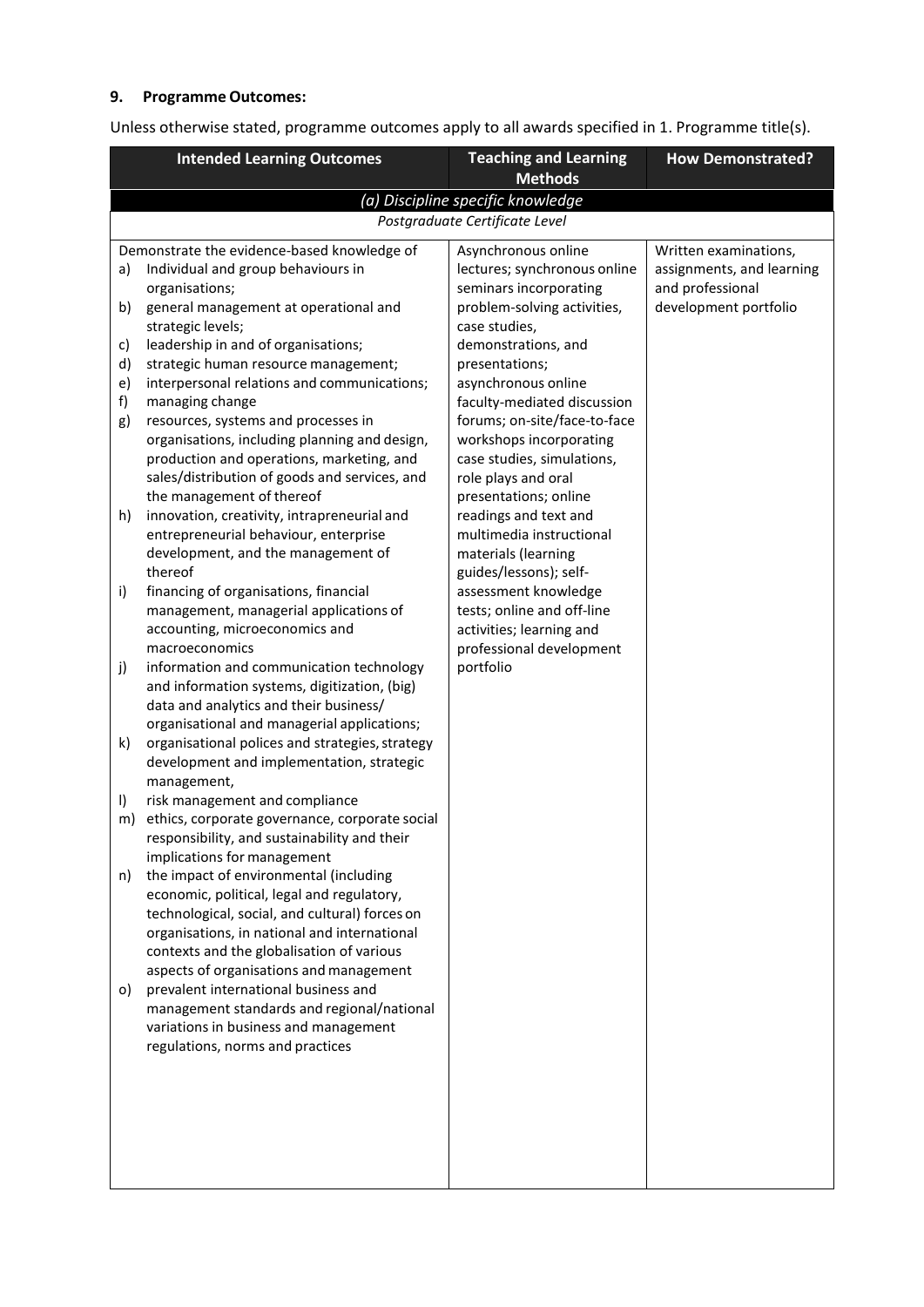| <b>Intended Learning Outcomes</b>                                                                                                                                                                                                                                                      | <b>Teaching and Learning</b>                                                                                                                                                                                                                                                                                                                                                                                                                                                                                                                    | <b>How Demonstrated?</b>                                                                       |
|----------------------------------------------------------------------------------------------------------------------------------------------------------------------------------------------------------------------------------------------------------------------------------------|-------------------------------------------------------------------------------------------------------------------------------------------------------------------------------------------------------------------------------------------------------------------------------------------------------------------------------------------------------------------------------------------------------------------------------------------------------------------------------------------------------------------------------------------------|------------------------------------------------------------------------------------------------|
|                                                                                                                                                                                                                                                                                        | <b>Methods</b>                                                                                                                                                                                                                                                                                                                                                                                                                                                                                                                                  |                                                                                                |
|                                                                                                                                                                                                                                                                                        | Postgraduate Diploma Level                                                                                                                                                                                                                                                                                                                                                                                                                                                                                                                      |                                                                                                |
| In addition to the above, demonstrate advanced<br>knowledge of a specialist area out of the following<br>three areas:<br>1.<br>Strategic human resource management<br>Corporate finance<br>2.<br>Managing international branding,<br>3.<br>communications, and marketing relationships | Asynchronous online<br>lectures; synchronous online<br>seminars incorporating<br>problem-solving activities,<br>case studies,<br>demonstrations, and<br>presentations;<br>asynchronous online<br>faculty-mediated discussion<br>forums; online readings and<br>text and multimedia<br>instructional materials<br>(learning guides/lessons);<br>self-assessment knowledge<br>tests; online and off-line<br>activities; learning and<br>professional development<br>portfolio                                                                     | Individual and group<br>assignments, and learning<br>and professional<br>development portfolio |
|                                                                                                                                                                                                                                                                                        | Master Level                                                                                                                                                                                                                                                                                                                                                                                                                                                                                                                                    |                                                                                                |
| In addition to the above, demonstrate the<br>knowledge of organisational research and<br>consultancy methods                                                                                                                                                                           | Asynchronous online<br>lectures; synchronous online<br>seminars incorporating<br>problem-solving activities,<br>case studies,<br>demonstrations, and<br>presentations;<br>asynchronous online<br>faculty-mediated discussion<br>forums; on-site/face-to-face<br>workshops incorporating<br>case studies, simulations,<br>role plays and oral<br>presentations; online<br>readings and text and<br>multimedia instructional<br>materials (learning<br>guides/lessons); self-<br>assessment knowledge<br>tests; online and off-line<br>activities | MBA project                                                                                    |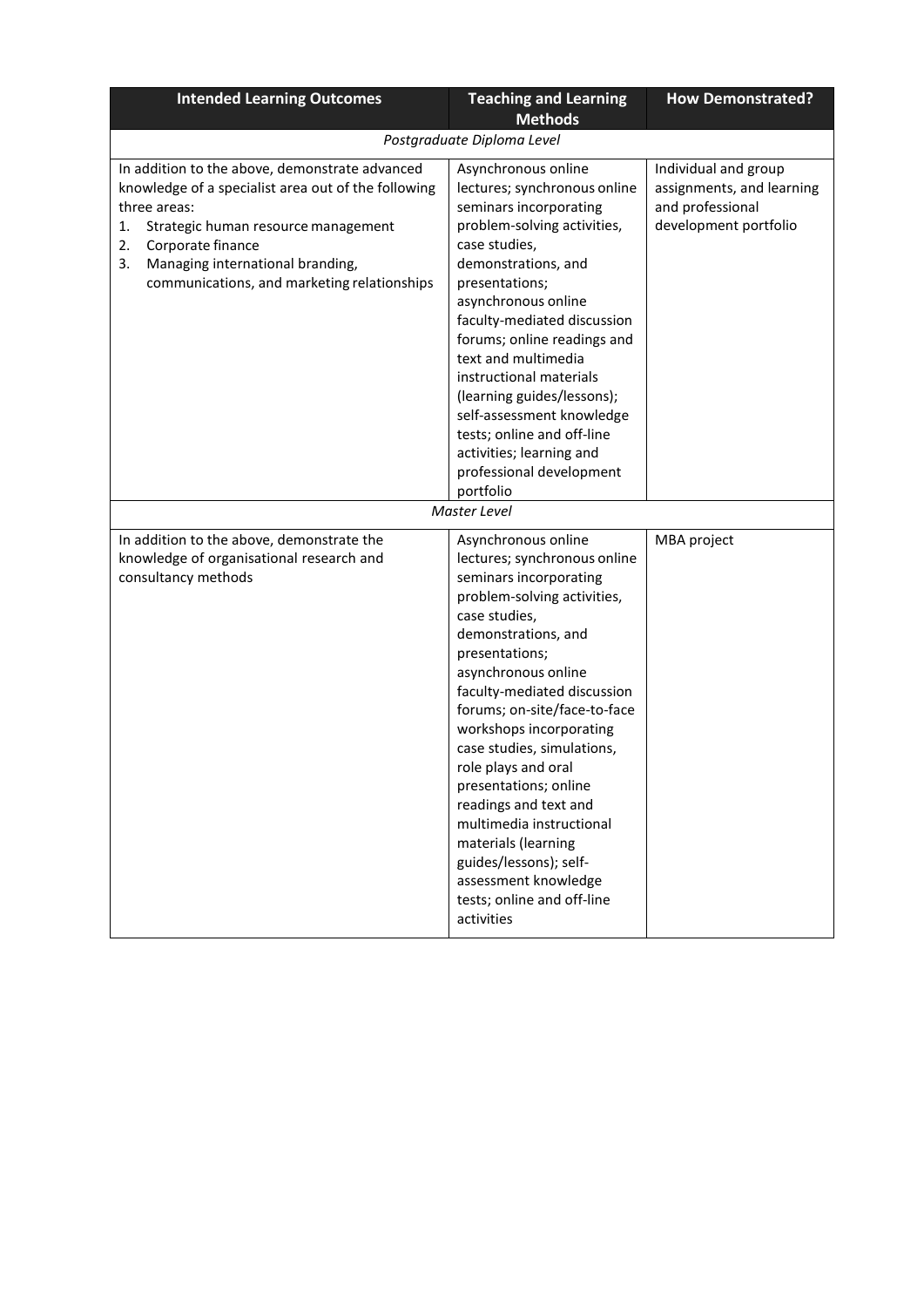| <b>Intended Learning Outcomes</b>                                                                                                                                                                                                                                                                                                                                                                                                                                                                                                                                                                                                | <b>Teaching and Learning</b>                                                                                                                                                                                                                                                                                                                                                                                                                                                                                                                                                                           | <b>How Demonstrated?</b>                                                                        |
|----------------------------------------------------------------------------------------------------------------------------------------------------------------------------------------------------------------------------------------------------------------------------------------------------------------------------------------------------------------------------------------------------------------------------------------------------------------------------------------------------------------------------------------------------------------------------------------------------------------------------------|--------------------------------------------------------------------------------------------------------------------------------------------------------------------------------------------------------------------------------------------------------------------------------------------------------------------------------------------------------------------------------------------------------------------------------------------------------------------------------------------------------------------------------------------------------------------------------------------------------|-------------------------------------------------------------------------------------------------|
|                                                                                                                                                                                                                                                                                                                                                                                                                                                                                                                                                                                                                                  | <b>Methods</b>                                                                                                                                                                                                                                                                                                                                                                                                                                                                                                                                                                                         |                                                                                                 |
|                                                                                                                                                                                                                                                                                                                                                                                                                                                                                                                                                                                                                                  | (b) Subject-specific/managerial and transferable skills                                                                                                                                                                                                                                                                                                                                                                                                                                                                                                                                                |                                                                                                 |
|                                                                                                                                                                                                                                                                                                                                                                                                                                                                                                                                                                                                                                  | <b>Critical thinking</b>                                                                                                                                                                                                                                                                                                                                                                                                                                                                                                                                                                               |                                                                                                 |
| Recognise and explain the skills of critical thinking,<br>including: (1) Interpretation (categorization;<br>decoding significance; clarifying meaning); (2)<br>Analysis (examining ideas; detecting arguments;<br>analysing argument); (3) Evaluation (assessing<br>claims; assessing arguments); (4) Inference<br>(querying evidence; conjecturing alternatives;<br>drawing conclusions); (5) Explanation (stating<br>results; justifying procedures; presenting<br>arguments); (6) Self-regulation (self-examination;<br>self-correction). Apply critical thinking principles<br>and methods in authentic performance contexts | Asynchronous online<br>lectures; synchronous online<br>seminars incorporating<br>problem-solving activities,<br>case studies,<br>demonstrations, and<br>presentations;<br>asynchronous online<br>faculty-mediated discussion<br>forums; on-site/face-to-face<br>workshops incorporating<br>case studies, simulations,<br>role plays and oral<br>presentations; online<br>readings and text and<br>multimedia instructional<br>materials (learning<br>guides/lessons); self-<br>assessment knowledge<br>tests; online and off-line<br>activities; learning and<br>professional development<br>portfolio | Written examinations,<br>assignments, and learning<br>and professional<br>development portfolio |
|                                                                                                                                                                                                                                                                                                                                                                                                                                                                                                                                                                                                                                  | Creative thinking, innovation and entrepreneurship                                                                                                                                                                                                                                                                                                                                                                                                                                                                                                                                                     |                                                                                                 |
| Explain the role, nature, and different forms of<br>innovation and entrepreneurship. Identify the key<br>organisational factors that help or hinder<br>innovative activity within an organisation. Analyse<br>how ideas are generated, developed, and shaped<br>during the innovation process. Apply creative<br>thinking and innovative and entrepreneurial<br>approaches in authentic performance contexts                                                                                                                                                                                                                     | Asynchronous online<br>lectures; synchronous online<br>seminars incorporating<br>problem-solving activities,<br>case studies,<br>demonstrations, and<br>presentations;<br>asynchronous online<br>faculty-mediated discussion<br>forums; on-site/face-to-face<br>workshops incorporating<br>case studies, simulations,<br>role plays and oral<br>presentations; online<br>readings and text and<br>multimedia instructional<br>materials (learning<br>guides/lessons); self-<br>assessment knowledge<br>tests; online and off-line<br>activities; learning and<br>professional development<br>portfolio | Written examinations,<br>assignments, and learning<br>and professional<br>development portfolio |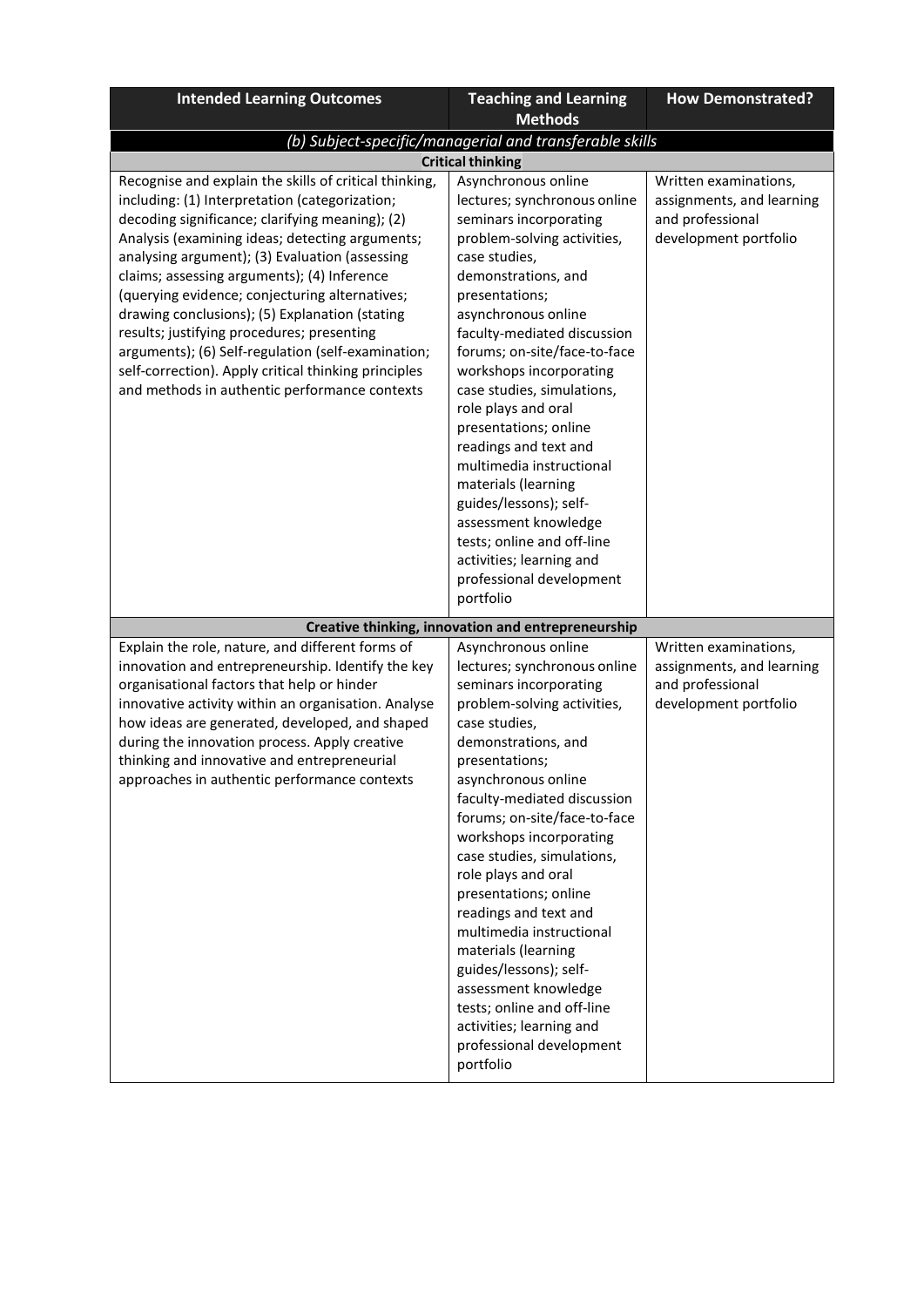| <b>Intended Learning Outcomes</b>                                                                                                                                                                                                                                                                                                                                                                                                  | <b>Teaching and Learning</b>                                                                                                                                                                                                                                                                                                                                                                                                                                                                                                                                                                                                                  | <b>How Demonstrated?</b>                                                                        |
|------------------------------------------------------------------------------------------------------------------------------------------------------------------------------------------------------------------------------------------------------------------------------------------------------------------------------------------------------------------------------------------------------------------------------------|-----------------------------------------------------------------------------------------------------------------------------------------------------------------------------------------------------------------------------------------------------------------------------------------------------------------------------------------------------------------------------------------------------------------------------------------------------------------------------------------------------------------------------------------------------------------------------------------------------------------------------------------------|-------------------------------------------------------------------------------------------------|
|                                                                                                                                                                                                                                                                                                                                                                                                                                    | <b>Methods</b>                                                                                                                                                                                                                                                                                                                                                                                                                                                                                                                                                                                                                                |                                                                                                 |
|                                                                                                                                                                                                                                                                                                                                                                                                                                    | <b>Strategic thinking</b>                                                                                                                                                                                                                                                                                                                                                                                                                                                                                                                                                                                                                     |                                                                                                 |
| Summarise and apply the principal concepts,<br>frameworks and techniques of strategic<br>management, critically, in different contexts of<br>application. Apply a structured approach to the<br>analysis of complex strategic and financial<br>decision-making problems, utilising relevant<br>management information systems                                                                                                      | Asynchronous online<br>lectures; synchronous online<br>seminars incorporating<br>problem-solving activities,<br>case studies,<br>demonstrations, and<br>presentations;<br>asynchronous online<br>faculty-mediated discussion<br>forums; on-site/face-to-face<br>workshops incorporating<br>case studies, simulations,<br>role plays and oral<br>presentations; online<br>readings and text and<br>multimedia instructional<br>materials (learning<br>guides/lessons); self-<br>assessment knowledge<br>tests; online and off-line<br>activities; learning and<br>professional development<br>portfolio                                        | Written examinations,<br>assignments, and learning<br>and professional<br>development portfolio |
|                                                                                                                                                                                                                                                                                                                                                                                                                                    |                                                                                                                                                                                                                                                                                                                                                                                                                                                                                                                                                                                                                                               |                                                                                                 |
| Apply the knowledge of decision making on<br>individual, group and organisational levels in the<br>context of authentic performance tasks.<br>Identify individual, group and organisational<br>problems pertaining to general management;<br>apply relevant subject knowledge to generate<br>multiple alternative solutions; evaluate solutions<br>based on relevant criteria (e.g., effectiveness,<br>efficiency, sustainability) | Decision making and problem solving<br>Asynchronous online<br>lectures; synchronous online<br>seminars incorporating<br>problem-solving activities,<br>case studies,<br>demonstrations, and<br>presentations;<br>asynchronous online<br>faculty-mediated discussion<br>forums; on-site/face-to-face<br>workshops incorporating<br>case studies, simulations,<br>role plays and oral<br>presentations; online<br>readings and text and<br>multimedia instructional<br>materials (learning<br>guides/lessons); self-<br>assessment knowledge<br>tests; online and off-line<br>activities; learning and<br>professional development<br>portfolio | Written examinations,<br>assignments, and learning<br>and professional<br>development portfolio |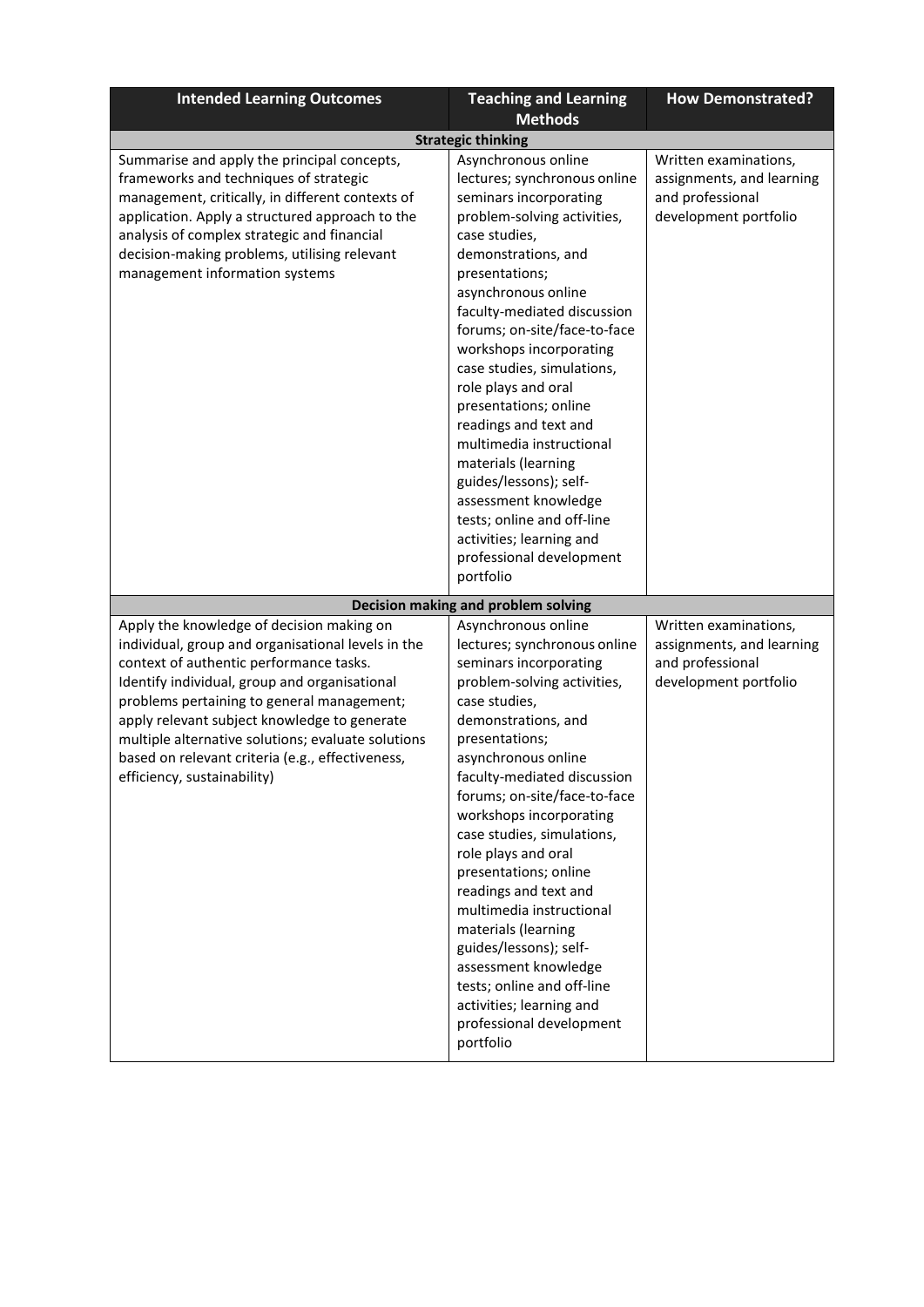| <b>Intended Learning Outcomes</b>                                                                                                                                                                                                 | <b>Teaching and Learning</b>                                                                                                                                                                                                                                                                                                                                                                                                                                                                                                                                                                           | <b>How Demonstrated?</b>                                                                        |
|-----------------------------------------------------------------------------------------------------------------------------------------------------------------------------------------------------------------------------------|--------------------------------------------------------------------------------------------------------------------------------------------------------------------------------------------------------------------------------------------------------------------------------------------------------------------------------------------------------------------------------------------------------------------------------------------------------------------------------------------------------------------------------------------------------------------------------------------------------|-------------------------------------------------------------------------------------------------|
|                                                                                                                                                                                                                                   | <b>Methods</b>                                                                                                                                                                                                                                                                                                                                                                                                                                                                                                                                                                                         |                                                                                                 |
| Information and communication technology and systems, data and analytics                                                                                                                                                          |                                                                                                                                                                                                                                                                                                                                                                                                                                                                                                                                                                                                        |                                                                                                 |
| Apply the knowledge of information (including<br>digital) and communication technologies and<br>systems and of digitization, business 'big' data and<br>analytics in management in the context of<br>authentic performance tasks. | Asynchronous online<br>lectures; synchronous online<br>seminars incorporating<br>problem-solving activities,<br>case studies,<br>demonstrations, and<br>presentations;<br>asynchronous online<br>faculty-mediated discussion<br>forums; on-site/face-to-face<br>workshops incorporating<br>case studies, simulations,<br>role plays and oral<br>presentations; online<br>readings and text and<br>multimedia instructional<br>materials (learning<br>guides/lessons); self-<br>assessment knowledge<br>tests; online and off-line<br>activities; learning and<br>professional development              | Written examinations,<br>assignments, and learning<br>and professional<br>development portfolio |
|                                                                                                                                                                                                                                   | portfolio                                                                                                                                                                                                                                                                                                                                                                                                                                                                                                                                                                                              |                                                                                                 |
|                                                                                                                                                                                                                                   | Reflective thinking and self-awareness                                                                                                                                                                                                                                                                                                                                                                                                                                                                                                                                                                 |                                                                                                 |
| Apply the knowledge of organisational behaviour<br>to reflect on one's own skills, abilities and<br>personality, values and attitudes, and leadership,<br>conflict resolution and negotiation styles                              | Asynchronous online<br>lectures; synchronous online<br>seminars incorporating<br>problem-solving activities,<br>case studies,<br>demonstrations, and<br>presentations;<br>asynchronous online<br>faculty-mediated discussion<br>forums; on-site/face-to-face<br>workshops incorporating<br>case studies, simulations,<br>role plays and oral<br>presentations; online<br>readings and text and<br>multimedia instructional<br>materials (learning<br>guides/lessons); self-<br>assessment knowledge<br>tests; online and off-line<br>activities; learning and<br>professional development<br>portfolio | Written examinations,<br>assignments, and learning<br>and professional<br>development portfolio |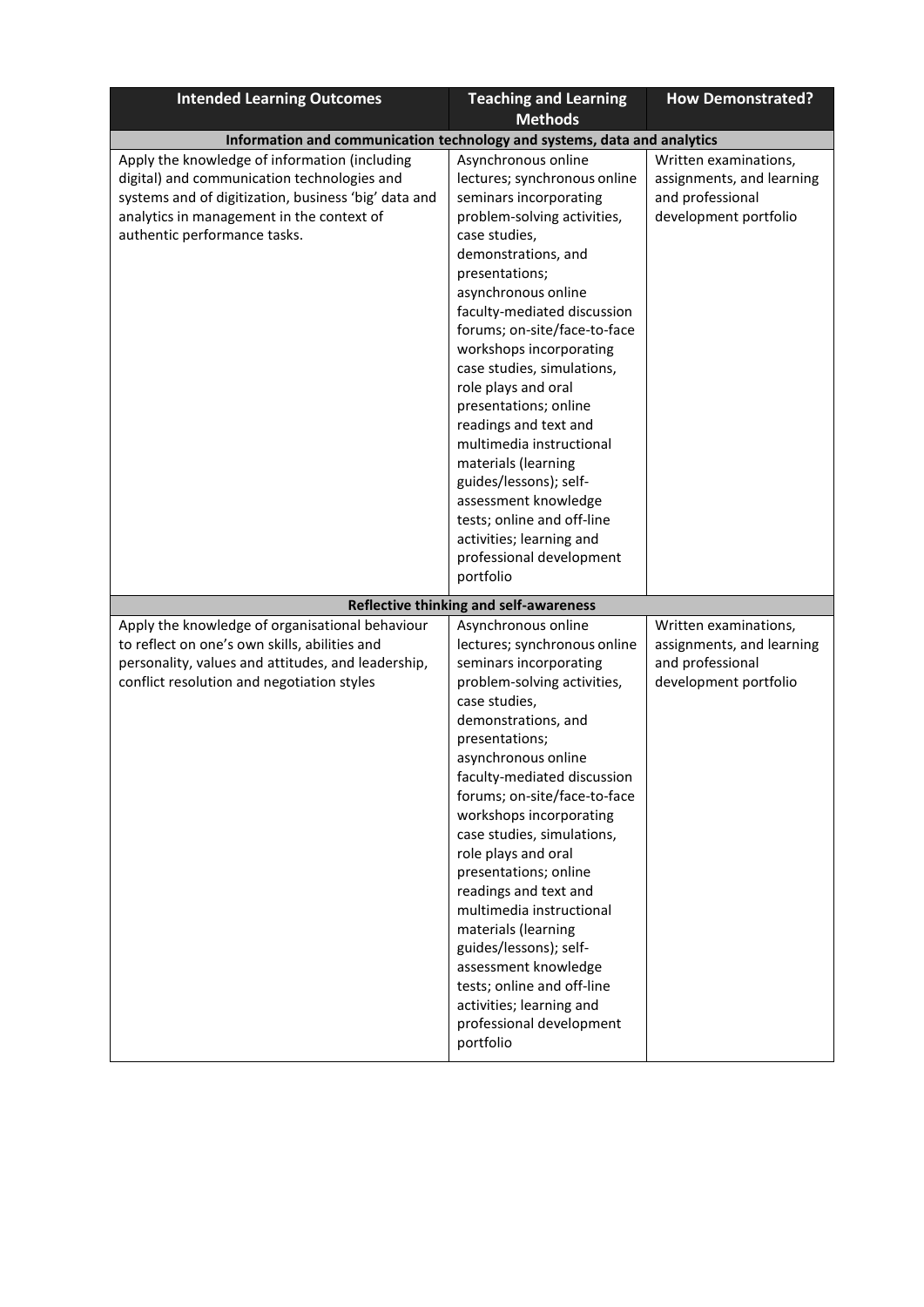| <b>Intended Learning Outcomes</b>                                                                                                                                                                                                                                                                                                                                                                                                                                                                                                                                                                                                                                                                                     | <b>Teaching and Learning</b>                                                                                                                                                                                                                                                                                                                                                                                                                                                                                                                                                                           | <b>How Demonstrated?</b>                                                                        |
|-----------------------------------------------------------------------------------------------------------------------------------------------------------------------------------------------------------------------------------------------------------------------------------------------------------------------------------------------------------------------------------------------------------------------------------------------------------------------------------------------------------------------------------------------------------------------------------------------------------------------------------------------------------------------------------------------------------------------|--------------------------------------------------------------------------------------------------------------------------------------------------------------------------------------------------------------------------------------------------------------------------------------------------------------------------------------------------------------------------------------------------------------------------------------------------------------------------------------------------------------------------------------------------------------------------------------------------------|-------------------------------------------------------------------------------------------------|
|                                                                                                                                                                                                                                                                                                                                                                                                                                                                                                                                                                                                                                                                                                                       | <b>Methods</b>                                                                                                                                                                                                                                                                                                                                                                                                                                                                                                                                                                                         |                                                                                                 |
|                                                                                                                                                                                                                                                                                                                                                                                                                                                                                                                                                                                                                                                                                                                       | <b>Organisational research and consulting</b>                                                                                                                                                                                                                                                                                                                                                                                                                                                                                                                                                          |                                                                                                 |
| Identify and propose a valid research question in<br>the field of management that allows to produce a<br>traditional dissertation, an in company project, a<br>business plan or a business case for a specific<br>business problem. Carry out high-level research<br>analysis and present findings accurately, clearly<br>and concisely; make and justify recommendations<br>Develop an independent, reflective and critical<br>perspective throughout the MBA project that<br>reflects upon strengths and weakness of personal<br>skills and abilities as a researcher<br>Apply a consulting process framework to an actual<br>client engagement; explain the value of<br>stakeholder engagement and how to apply it | Asynchronous online<br>lectures; synchronous online<br>seminars incorporating<br>problem-solving activities,<br>case studies,<br>demonstrations, and<br>presentations;<br>asynchronous online<br>faculty-mediated discussion<br>forums; on-site/face-to-face<br>workshops incorporating<br>case studies, simulations,<br>role plays and oral<br>presentations; online<br>readings and text and<br>multimedia instructional<br>materials (learning<br>guides/lessons); self-<br>assessment knowledge<br>tests; online and off-line<br>activities; learning and<br>professional development<br>portfolio | <b>MBA Project</b>                                                                              |
|                                                                                                                                                                                                                                                                                                                                                                                                                                                                                                                                                                                                                                                                                                                       |                                                                                                                                                                                                                                                                                                                                                                                                                                                                                                                                                                                                        |                                                                                                 |
|                                                                                                                                                                                                                                                                                                                                                                                                                                                                                                                                                                                                                                                                                                                       | Ethics, corporate social responsibility and sustainability                                                                                                                                                                                                                                                                                                                                                                                                                                                                                                                                             |                                                                                                 |
| Identify and address ethics, CSR and sustainability<br>issues. Apply ethical and sustainability criteria to<br>general management and functional management<br>processes and decisions                                                                                                                                                                                                                                                                                                                                                                                                                                                                                                                                | Asynchronous online<br>lectures; synchronous online<br>seminars incorporating<br>problem-solving activities,<br>case studies,<br>demonstrations, and<br>presentations;<br>asynchronous online<br>faculty-mediated discussion<br>forums; on-site/face-to-face<br>workshops incorporating<br>case studies, simulations,<br>role plays and oral<br>presentations; online<br>readings and text and<br>multimedia instructional<br>materials (learning<br>guides/lessons); self-<br>assessment knowledge<br>tests; online and off-line<br>activities; learning and<br>professional development<br>portfolio | Written examinations,<br>assignments, and learning<br>and professional<br>development portfolio |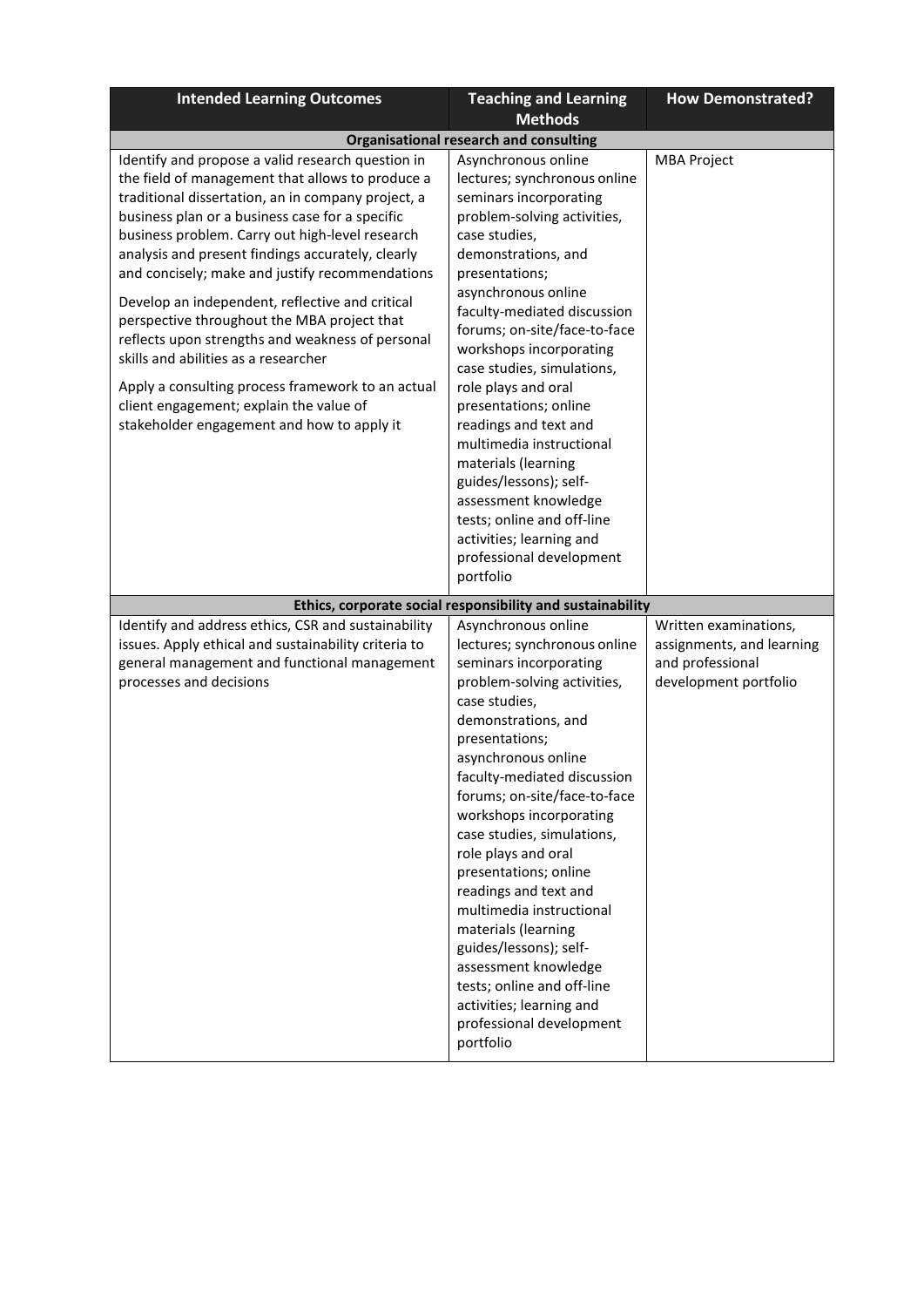| <b>Intended Learning Outcomes</b>                                                                                                                                                                                                                                                                                                                                                                                                                                                                      | <b>Teaching and Learning</b>                                                                                                                                                                                                                                                                                                                                                                                                                                                                                                                                                                           | <b>How Demonstrated?</b>                                                                        |
|--------------------------------------------------------------------------------------------------------------------------------------------------------------------------------------------------------------------------------------------------------------------------------------------------------------------------------------------------------------------------------------------------------------------------------------------------------------------------------------------------------|--------------------------------------------------------------------------------------------------------------------------------------------------------------------------------------------------------------------------------------------------------------------------------------------------------------------------------------------------------------------------------------------------------------------------------------------------------------------------------------------------------------------------------------------------------------------------------------------------------|-------------------------------------------------------------------------------------------------|
|                                                                                                                                                                                                                                                                                                                                                                                                                                                                                                        | <b>Methods</b>                                                                                                                                                                                                                                                                                                                                                                                                                                                                                                                                                                                         |                                                                                                 |
|                                                                                                                                                                                                                                                                                                                                                                                                                                                                                                        | <b>Communication (including data presentation)</b>                                                                                                                                                                                                                                                                                                                                                                                                                                                                                                                                                     |                                                                                                 |
| Summarise and explain the types of linguistic/oral<br>and written (including presenting, listening and<br>conversing) and non-linguistic/non-verbal (body<br>language) communication. Analyse examples of<br>communication behaviours using models of<br>behaviour presented in text and multimedia<br>formats. Demonstrate effective communication<br>behaviour appropriate to the communication<br>purpose, target/audience, media and context;<br>utilise assertive communication where appropriate | Asynchronous online<br>lectures; synchronous online<br>seminars incorporating<br>problem-solving activities,<br>case studies,<br>demonstrations, and<br>presentations;<br>asynchronous online<br>faculty-mediated discussion<br>forums; on-site/face-to-face<br>workshops incorporating<br>case studies, simulations,<br>role plays and oral<br>presentations; online<br>readings and text and<br>multimedia instructional<br>materials (learning<br>guides/lessons); self-<br>assessment knowledge<br>tests; online and off-line<br>activities; learning and<br>professional development              | Written examinations,<br>assignments, and learning<br>and professional<br>development portfolio |
|                                                                                                                                                                                                                                                                                                                                                                                                                                                                                                        | portfolio                                                                                                                                                                                                                                                                                                                                                                                                                                                                                                                                                                                              |                                                                                                 |
|                                                                                                                                                                                                                                                                                                                                                                                                                                                                                                        | Working with others, in groups and teams                                                                                                                                                                                                                                                                                                                                                                                                                                                                                                                                                               |                                                                                                 |
| Identify and explain the determinants of group<br>behaviour in organisations. Distinguish between<br>different types of tasks; decide whether a team is<br>appropriate for the task to be accomplished and<br>what type of team is needed for the given task.<br>Compose an effective team, define direction and<br>norms of conduct for the team, and identify<br>supporting conditions necessary for effective<br>performance. Diagnose and repair problems<br>within teams                          | Asynchronous online<br>lectures; synchronous online<br>seminars incorporating<br>problem-solving activities,<br>case studies,<br>demonstrations, and<br>presentations;<br>asynchronous online<br>faculty-mediated discussion<br>forums; on-site/face-to-face<br>workshops incorporating<br>case studies, simulations,<br>role plays and oral<br>presentations; online<br>readings and text and<br>multimedia instructional<br>materials (learning<br>guides/lessons); self-<br>assessment knowledge<br>tests; online and off-line<br>activities; learning and<br>professional development<br>portfolio | Written examinations,<br>assignments, and learning<br>and professional<br>development portfolio |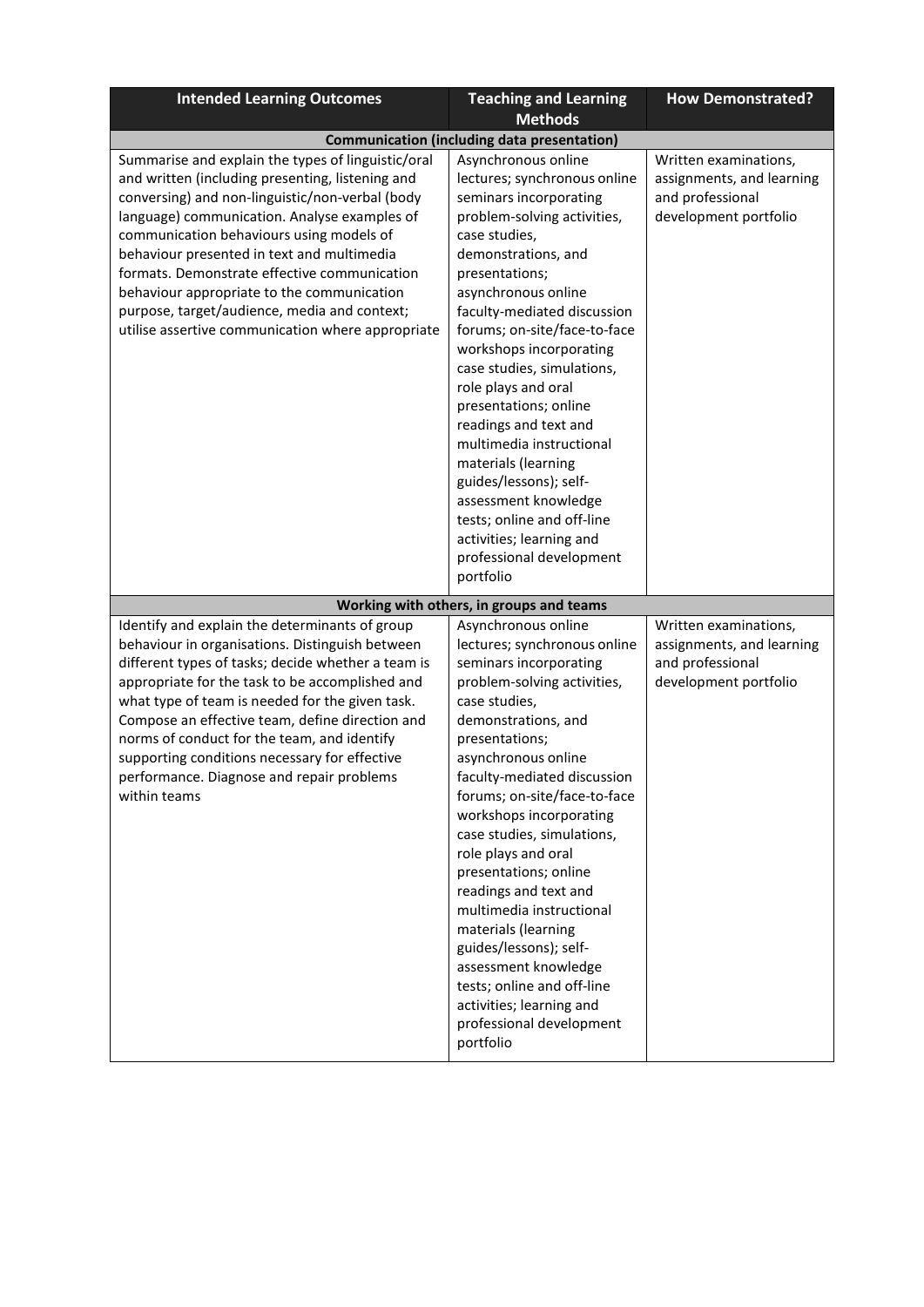| <b>Intended Learning Outcomes</b>                                                                                                                                                                                                                                                              | <b>Teaching and Learning</b>                                                                                                                                                                                                                                                                                                                                                                                                                                                                                                                                                                           | <b>How Demonstrated?</b>                                                                        |
|------------------------------------------------------------------------------------------------------------------------------------------------------------------------------------------------------------------------------------------------------------------------------------------------|--------------------------------------------------------------------------------------------------------------------------------------------------------------------------------------------------------------------------------------------------------------------------------------------------------------------------------------------------------------------------------------------------------------------------------------------------------------------------------------------------------------------------------------------------------------------------------------------------------|-------------------------------------------------------------------------------------------------|
|                                                                                                                                                                                                                                                                                                | <b>Methods</b>                                                                                                                                                                                                                                                                                                                                                                                                                                                                                                                                                                                         |                                                                                                 |
| Identify the types and sources of conflict within                                                                                                                                                                                                                                              | <b>Negotiation and conflict resolution</b><br>Asynchronous online                                                                                                                                                                                                                                                                                                                                                                                                                                                                                                                                      | Written examinations,                                                                           |
| organisations. Identify and apply appropriate<br>conflict management approaches. Analyse and<br>assess the interests of different parties in a<br>negotiation; identify and employ different<br>negotiation styles and strategies; evaluate the<br>factors that determine negotiation outcomes | lectures; synchronous online<br>seminars incorporating<br>problem-solving activities,<br>case studies,<br>demonstrations, and<br>presentations;<br>asynchronous online<br>faculty-mediated discussion<br>forums; on-site/face-to-face<br>workshops incorporating<br>case studies, simulations,<br>role plays and oral<br>presentations; online<br>readings and text and<br>multimedia instructional<br>materials (learning<br>guides/lessons); self-<br>assessment knowledge<br>tests; online and off-line<br>activities; learning and<br>professional development<br>portfolio                        | assignments, and learning<br>and professional<br>development portfolio                          |
|                                                                                                                                                                                                                                                                                                | Leading/leadership                                                                                                                                                                                                                                                                                                                                                                                                                                                                                                                                                                                     |                                                                                                 |
| Explain the dynamics of leadership and<br>followership, identify leader traits and behaviours<br>and followers' perceptions and attributions<br>affecting leader effectiveness and apply this<br>knowledge to developing own effective leadership<br>behaviours                                | Asynchronous online<br>lectures; synchronous online<br>seminars incorporating<br>problem-solving activities,<br>case studies,<br>demonstrations, and<br>presentations;<br>asynchronous online<br>faculty-mediated discussion<br>forums; on-site/face-to-face<br>workshops incorporating<br>case studies, simulations,<br>role plays and oral<br>presentations; online<br>readings and text and<br>multimedia instructional<br>materials (learning<br>guides/lessons); self-<br>assessment knowledge<br>tests; online and off-line<br>activities; learning and<br>professional development<br>portfolio | Written examinations,<br>assignments, and learning<br>and professional<br>development portfolio |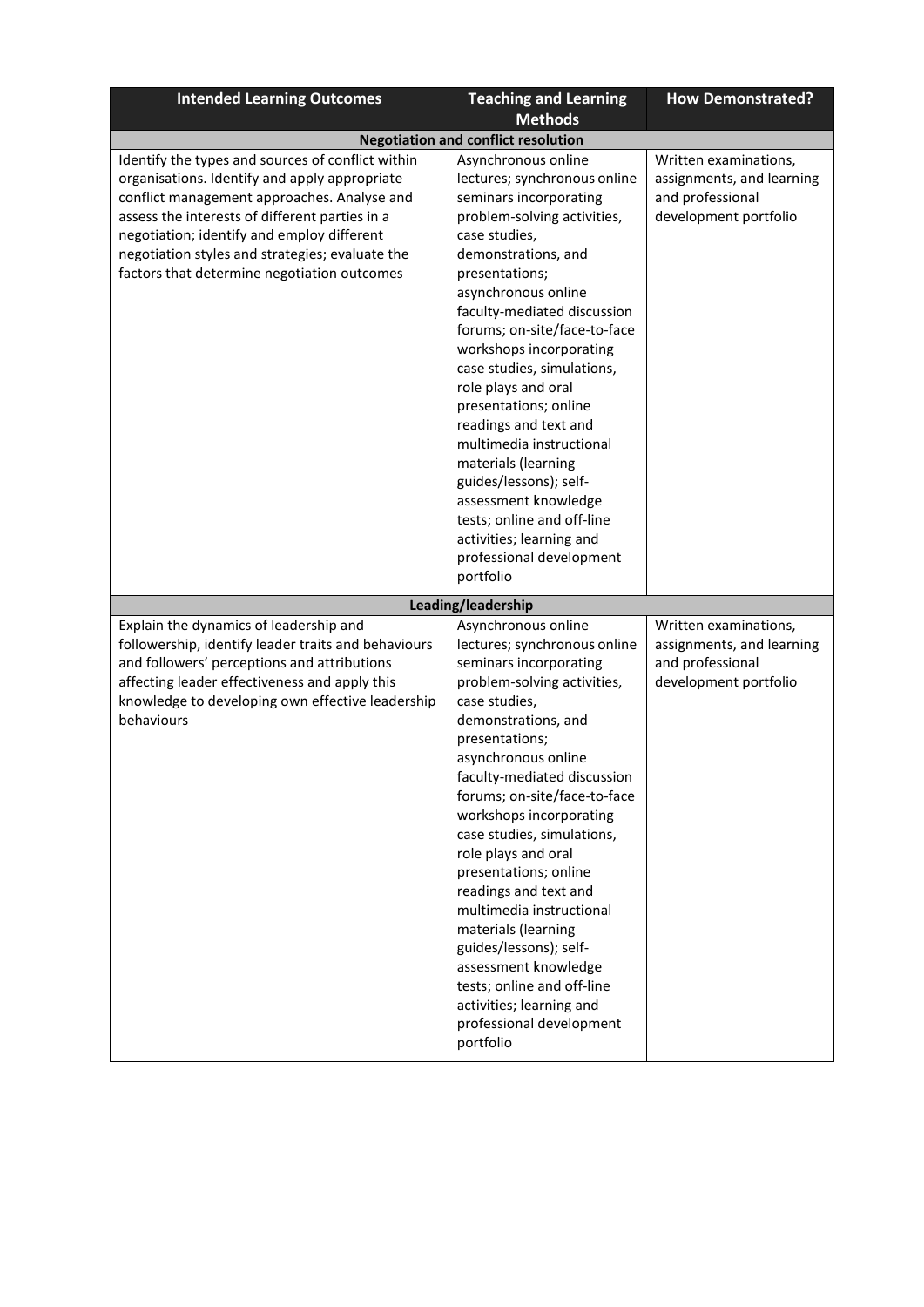| <b>Intended Learning Outcomes</b>                                                                                                                                                                                                                                                 | <b>Teaching and Learning</b><br><b>Methods</b>                                                                                                                                                                                                                                                                                                                                                                                                                                                                                                                                                                                   | <b>How Demonstrated?</b>                                                                        |
|-----------------------------------------------------------------------------------------------------------------------------------------------------------------------------------------------------------------------------------------------------------------------------------|----------------------------------------------------------------------------------------------------------------------------------------------------------------------------------------------------------------------------------------------------------------------------------------------------------------------------------------------------------------------------------------------------------------------------------------------------------------------------------------------------------------------------------------------------------------------------------------------------------------------------------|-------------------------------------------------------------------------------------------------|
|                                                                                                                                                                                                                                                                                   | <b>Managing performance</b>                                                                                                                                                                                                                                                                                                                                                                                                                                                                                                                                                                                                      |                                                                                                 |
| Analyse and assess performance management<br>processes and methods, and propose<br>recommendations for improvement                                                                                                                                                                | Asynchronous online<br>lectures; synchronous online<br>seminars incorporating<br>problem-solving activities,<br>case studies,<br>demonstrations, and<br>presentations;<br>asynchronous online<br>faculty-mediated discussion<br>forums; on-site/face-to-face<br>workshops incorporating<br>case studies, simulations,<br>role plays and oral<br>presentations; online<br>readings and text and<br>multimedia instructional<br>materials (learning<br>guides/lessons); self-<br>assessment knowledge<br>tests; online and off-line<br>activities; learning and<br>professional development<br>portfolio                           | Written examinations,<br>assignments, and learning<br>and professional<br>development portfolio |
|                                                                                                                                                                                                                                                                                   |                                                                                                                                                                                                                                                                                                                                                                                                                                                                                                                                                                                                                                  |                                                                                                 |
| Explain the sources and the types of organisational<br>change facing contemporary organisations,<br>identify practical implications of different<br>approaches towards resistance to change, and<br>determine the methods of managing change<br>appropriate to the circumstances. | <b>Managing change</b><br>Asynchronous online<br>lectures; synchronous online<br>seminars incorporating<br>problem-solving activities,<br>case studies,<br>demonstrations, and<br>presentations;<br>asynchronous online<br>faculty-mediated discussion<br>forums; on-site/face-to-face<br>workshops incorporating<br>case studies, simulations,<br>role plays and oral<br>presentations; online<br>readings and text and<br>multimedia instructional<br>materials (learning<br>guides/lessons); self-<br>assessment knowledge<br>tests; online and off-line<br>activities; learning and<br>professional development<br>portfolio | Written examinations,<br>assignments, and learning<br>and professional<br>development portfolio |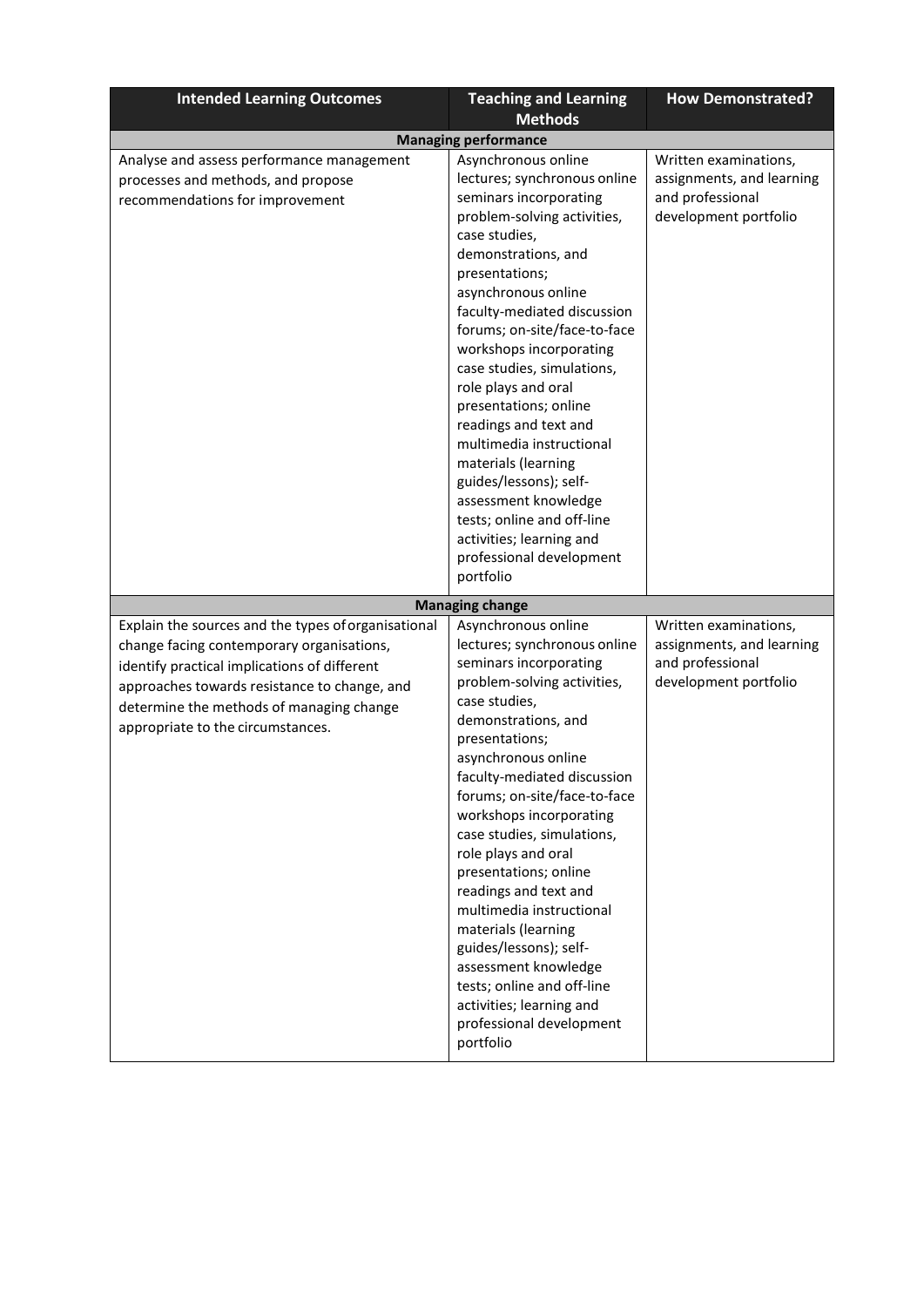| <b>Intended Learning Outcomes</b>                                                                                                                                                                                                                                                                                                                                                                                                                                                                                                                                                                                                                                                                                                                                                                                                                                                                                                                                                                                                                               | <b>Teaching and Learning</b>                                                                                                                                                                                                                                                                                                                                                                                                                                                                                                                                                                           | <b>How Demonstrated?</b>                           |
|-----------------------------------------------------------------------------------------------------------------------------------------------------------------------------------------------------------------------------------------------------------------------------------------------------------------------------------------------------------------------------------------------------------------------------------------------------------------------------------------------------------------------------------------------------------------------------------------------------------------------------------------------------------------------------------------------------------------------------------------------------------------------------------------------------------------------------------------------------------------------------------------------------------------------------------------------------------------------------------------------------------------------------------------------------------------|--------------------------------------------------------------------------------------------------------------------------------------------------------------------------------------------------------------------------------------------------------------------------------------------------------------------------------------------------------------------------------------------------------------------------------------------------------------------------------------------------------------------------------------------------------------------------------------------------------|----------------------------------------------------|
|                                                                                                                                                                                                                                                                                                                                                                                                                                                                                                                                                                                                                                                                                                                                                                                                                                                                                                                                                                                                                                                                 | <b>Methods</b>                                                                                                                                                                                                                                                                                                                                                                                                                                                                                                                                                                                         |                                                    |
| <b>Career management and life-long learning</b>                                                                                                                                                                                                                                                                                                                                                                                                                                                                                                                                                                                                                                                                                                                                                                                                                                                                                                                                                                                                                 |                                                                                                                                                                                                                                                                                                                                                                                                                                                                                                                                                                                                        |                                                    |
| Recognise and explain, with application to careers<br>in general management: the current national and<br>international trends in jobs, careers, employment<br>contracts, labour markets, and the impact of<br>economic, technological, political and social<br>environments on these; the roles of organisation<br>(including the impact of organisational<br>characteristics, such as size and ownership, and<br>the roles of line management and HR function)<br>and individual in career management and<br>development; meanings of careers and career<br>building, planning and opportunistic approaches,<br>types of career patterns and paths, work role and<br>career transitions<br>Develop and demonstrate the awareness of one's<br>own knowledge, skills, abilities, personality and<br>motivations, in relation to career development,<br>the ways to assess those and to identify strengths,<br>limitations, and opportunities for development<br>Evaluate career options and establish personal<br>career goals and action plans to achieve those | Asynchronous online<br>lectures; synchronous online<br>seminars incorporating<br>problem-solving activities,<br>case studies,<br>demonstrations, and<br>presentations;<br>asynchronous online<br>faculty-mediated discussion<br>forums; on-site/face-to-face<br>workshops incorporating<br>case studies, simulations,<br>role plays and oral<br>presentations; online<br>readings and text and<br>multimedia instructional<br>materials (learning<br>guides/lessons); self-<br>assessment knowledge<br>tests; online and off-line<br>activities; learning and<br>professional development<br>portfolio | Learning and professional<br>development portfolio |

### **10. Special features**

#### *Specialisms*

Students may choose to pursue an MBA with a named specialism. If a student registers for a particular specialism in their MBA, successfully completes the core modules, the option module approved for this specialism, and the MBA project in that specialism, s/he will be awarded an MBA with this specialism

### *Attendance and participation*

Students are required to complete at least 500 hours of interaction between the student cohort and faculty, of which at least 120 hours should be completed through synchronous ('real time') interaction and the remainder should be completed through asynchronous ('non-real time') interaction.

Students can achieve at least 120 hours of synchronous interaction through attendance at and participation in residential workshops, online seminars and the Leicester Masterclass.

Students can achieve the balance of 500 contact hours in asynchronous interaction through participation in online lectures and online discussion forums.

### *Leicester Masterclass*

Students are required to attend Leicester Masterclass at the University of Leicester School of Business once throughout the duration of their studies on the programme. Students who are unable to attend Leicester Masterclass in person will be required to complete an online version of Leicester **Masterclass** 

### *Career Management and Development Programme*

Students are required to engage with the Career Management and Development Programme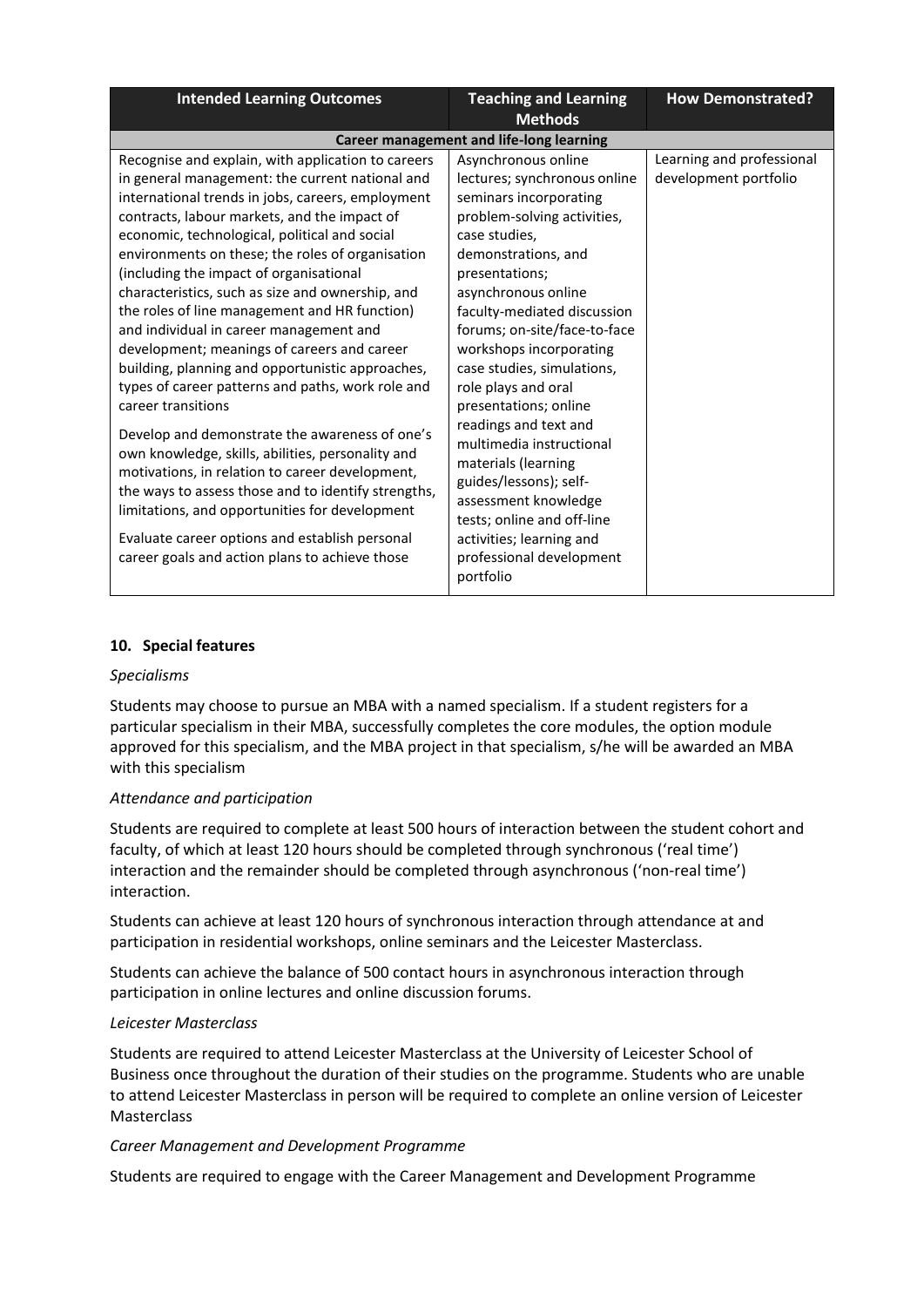Career Management and Development Programme is a co-curricular element of the Leicester MBA programme, which runs alongside the curricular elements throughout the programme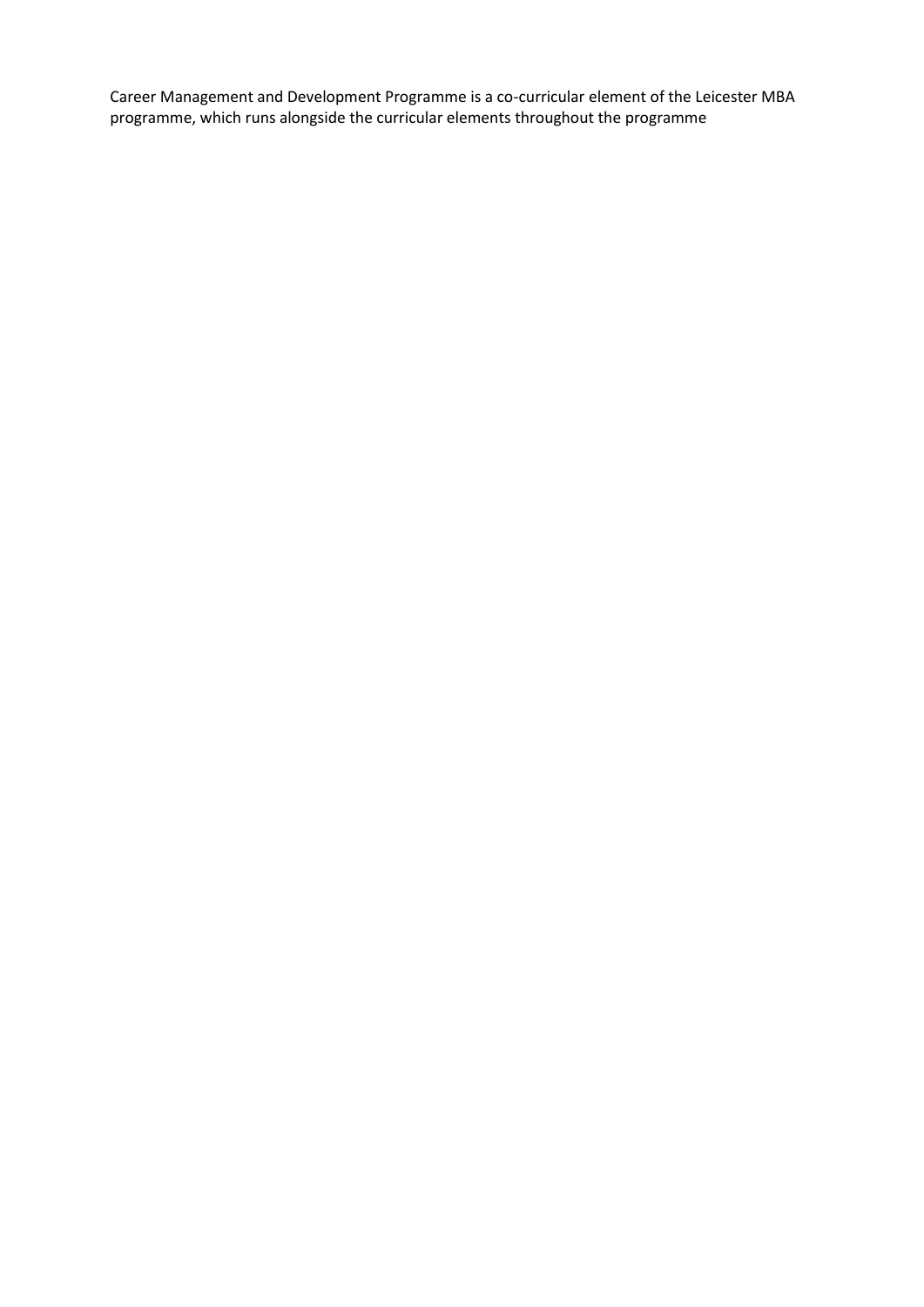## **11. Indicators of programme quality**

(a) Accreditation references

The programme is accredited by the Association of MBAs and adheres to the Association of MBAs Accreditation Criteria

- [Association of MBAs \(2016\) MBA Accreditation Criteria. London: Association of Masters in](http://www.mbaworld.com/~/media/Files/Accreditation/MBA-criteria-for-accreditation.ashx)  Business [Administration](http://www.mbaworld.com/~/media/Files/Accreditation/MBA-criteria-for-accreditation.ashx)
- (b) Benchmark QAA

The programme adheres to the Quality Assurance Agency for Higher Education Subject Benchmark Statement for Master's Degrees in Business and Management

 [The Quality Assurance Agency for Higher Education \(2015\) Subject Benchmark Statement.](http://www.qaa.ac.uk/en/Publications/Documents/SBS-Business-and%20Management-15.pdf)  [Master's Degrees in Business and Management. \(QAA1235 -](http://www.qaa.ac.uk/en/Publications/Documents/SBS-Business-and%20Management-15.pdf) June 15). Gloucester, UK: The [Quality Assurance Agency for Higher](http://www.qaa.ac.uk/en/Publications/Documents/SBS-Business-and%20Management-15.pdf) Education

## **12. Scheme of Assessment**

As defined i[n Senate Regulation 6: R](http://www.le.ac.uk/senate-regulation6)egulations governing taught postgraduate programmes of study.

In addition, as stipulated by the Association of MBAs MBA Accreditation Criteria (2016), to be considered for the award of MBA degree, a student must have accumulated at least 120 synchronous contact hours throughout the course of studies on the programme.

### **13. Progression points**

As defined i[n Senate Regulation 6: R](http://www.le.ac.uk/senate-regulation6)egulations governing taught postgraduate programmes of study.

Progression Point corresponds to the progression from the Postgraduate Diploma level module to the module MN7709 Organisational Research and Consultancy Methods and the MBA Project.

In cases where a student has failed to meet a requirement to progress he or she will be required to withdraw from the course and a recommendation will be made to the Board of Examiners for an intermediate award where appropriate.

Postgraduate Diploma level module is an option module, chosen from the three option modules: MN7704, MN7705 and MN7707

A student's progress will be reviewed at the completion of the option module and the module MN7708 Learning and Professional Development Portfolio. All modules must be attempted and a pass grade achieved for MN7708 Learning and Professional Development Portfolio before a student can progress.

In accordance with Senate Regulations 6.29, the following progression rules apply

| <b>Taught module</b><br>credits failed at first<br>attempt where there<br>has been no<br>resubmission to date | <b>Progression rule</b>                                                                                                                                                                                                                                                                                    |
|---------------------------------------------------------------------------------------------------------------|------------------------------------------------------------------------------------------------------------------------------------------------------------------------------------------------------------------------------------------------------------------------------------------------------------|
| Up to 30 credits                                                                                              | A student will proceed to MN7709 and is entitled to re-sit failed modules, at the<br>earliest opportunity. A student will be advised that s/he may take a period of<br>academic suspense in which to complete the reassessment. A pass grade for<br>MN7708 must be achieved before a student can progress. |
| 31-60 credits                                                                                                 | A student will not proceed to MN7709 and is entitled to re-sit failed modules, up to<br>the maximum credit value of 60 credits, at the earliest opportunity. A student will                                                                                                                                |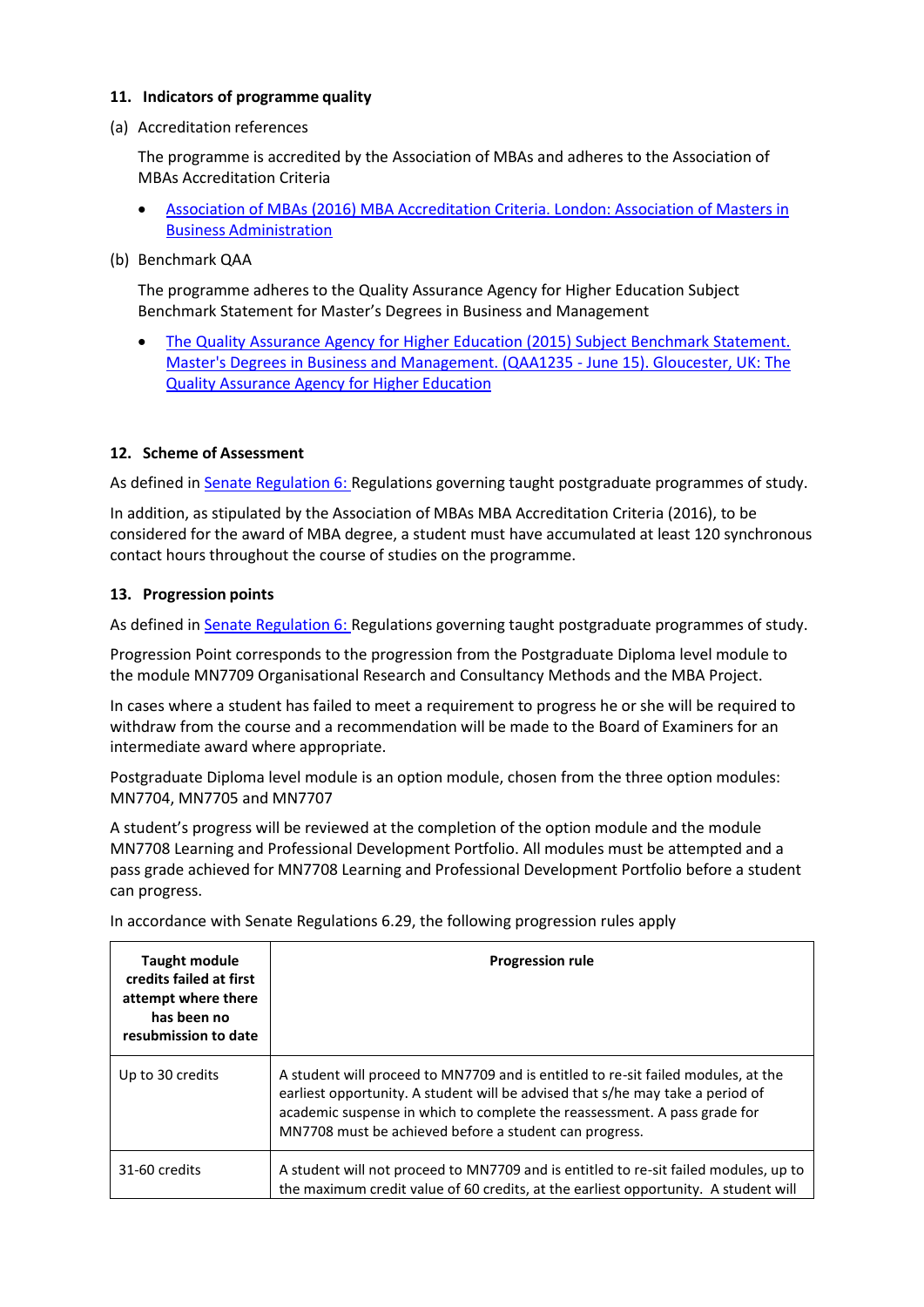| be advised to take a period of academic suspense in which to complete the<br>reassessment.                                                                                                                                                                                                                                                                                                                                                                                                                                          |
|-------------------------------------------------------------------------------------------------------------------------------------------------------------------------------------------------------------------------------------------------------------------------------------------------------------------------------------------------------------------------------------------------------------------------------------------------------------------------------------------------------------------------------------|
| If, after reassessment, a student has up to 30 credits of failed modules, s/he will be<br>allowed to progress to MN7709. A pass grade for MN7708 must be achieved<br>before a student can progress. If, after reassessment, a student has more than 30<br>credits of failed modules, s/he will not be allowed to progress to MN7709 and shall<br>be considered at the next meeting of the Board of Examiners.                                                                                                                       |
| Where the number of credits failed is such that the student has a sufficient number<br>to meet the requirements for an intermediate award, a Board of Examiners shall<br>consider the student's performance and recommend an appropriate intermediate<br>award. Where the number of credits failed is such that the student does not have<br>a sufficient number to meet the requirements for an intermediate award, a Board<br>of Examiners shall consider the student's performance and withdraw him/her for<br>academic failure. |

## **14. Rules relating to re-sits orre-submissions:**

As defined in **Senate Regulation 6:** Regulations governing taught postgraduate programmes of study.

### **15. External Examinersreports**

The details of the External Examiner(s) for this programme and the most recent External Examiners' reports can be found [here](https://exampapers.le.ac.uk/xmlui/handle/123456789/168)

## 16. **Additional features** (e.g. timetable for admissions)

The programme has two intakes: April and October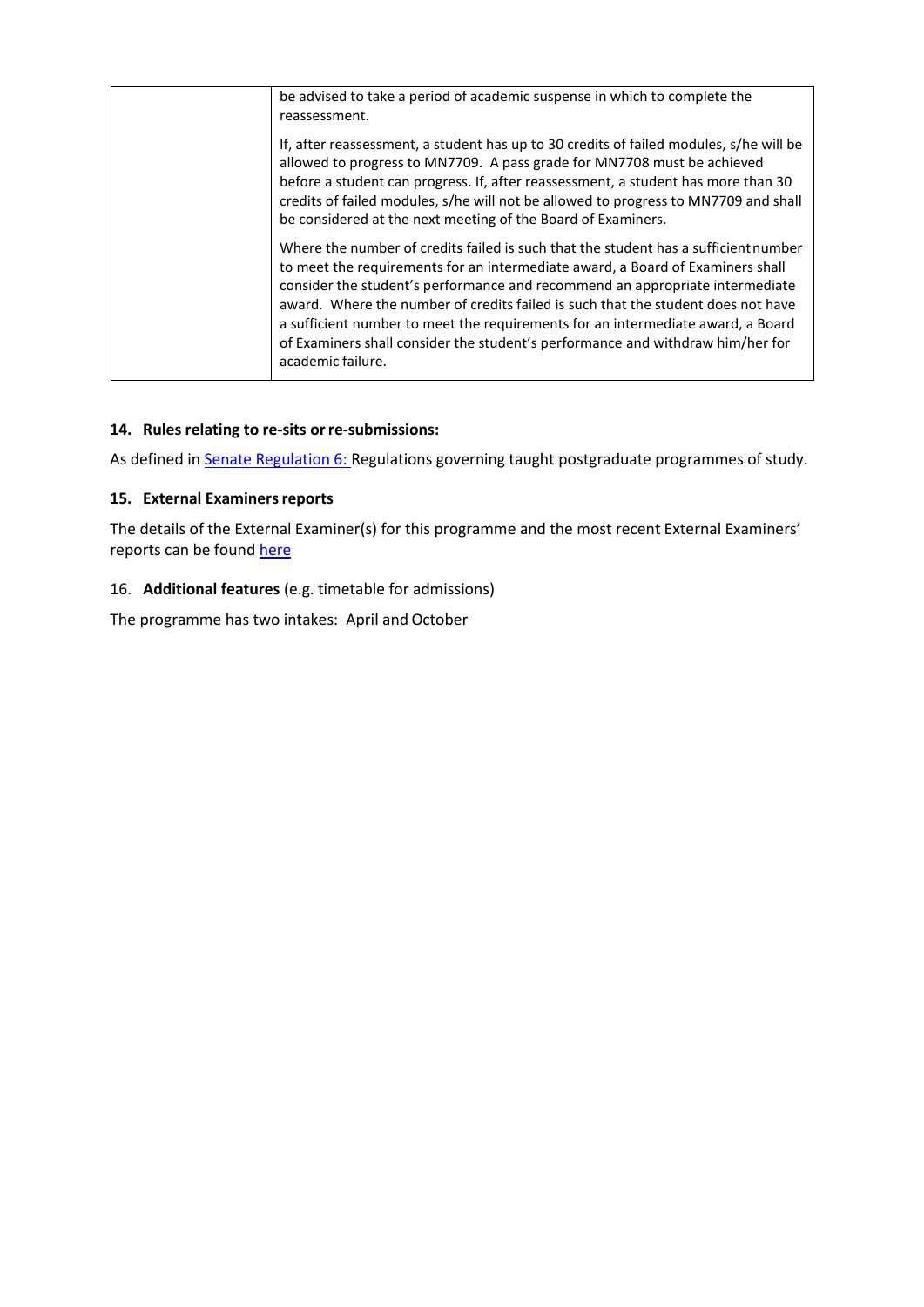#### **APPENDIX 1: PROGRAMME STRUCTURE** (PROGRAMME REGULATIONS)

#### **Programme Structure**

| Module code           | <b>Module title</b>                                         | <b>Credits</b> |  |
|-----------------------|-------------------------------------------------------------|----------------|--|
| Core modules          |                                                             |                |  |
| MN7701                | Managing and Developing People and Organisations            |                |  |
| MN7702                | Managing Value Creation Processes from Idea to Market       |                |  |
| MN7703                | Managing Finances and Strategic Decision-Making             |                |  |
| MN7708                | Learning and Professional Development Portfolio             |                |  |
| MN7709                | Organisational research and consultancy methods and the MBA |                |  |
|                       | project                                                     |                |  |
| <b>Option modules</b> |                                                             |                |  |
| MN7704                | Managing International Marketing Communications, Brands and | 30             |  |
|                       | Relationships                                               |                |  |
| MN7705                | Managing Finance for Corporate Policy and Strategy          |                |  |
| MN7707                | Managing Human Resources Strategically                      | 30             |  |

All students are required to take all core modules and one option module.

The modules are taken in the following sequence:

- 1. MN7701
- 2. MN7702
- 3. MN7703
- 4. Option module
- 5. MN7709

Module MN7708 commences at the start of the module MN7701 and concludes at the end of the option module.

### **Specialisms**

Students may choose to pursue an MBA with a named specialism. If a student registers for a particular specialism in their MBA, successfully completes the core modules, the option module approved for this specialism, and the project in that specialism, s/he will be awarded an MBA with this specialism

| Specialism                         |                       | <b>Approved Option Module</b>                                                       |  |
|------------------------------------|-----------------------|-------------------------------------------------------------------------------------|--|
|                                    | <b>Module</b><br>Code | <b>Module Title</b>                                                                 |  |
| MBA (Marketing)                    | MN7704                | Managing International Marketing Communications,<br><b>Brands and Relationships</b> |  |
| MBA (Finance)                      | MN7705                | Managing Finance for Corporate Policy and Strategy                                  |  |
| MBA (Human Resource<br>Management) | MN7707                | Managing Human Resources Strategically                                              |  |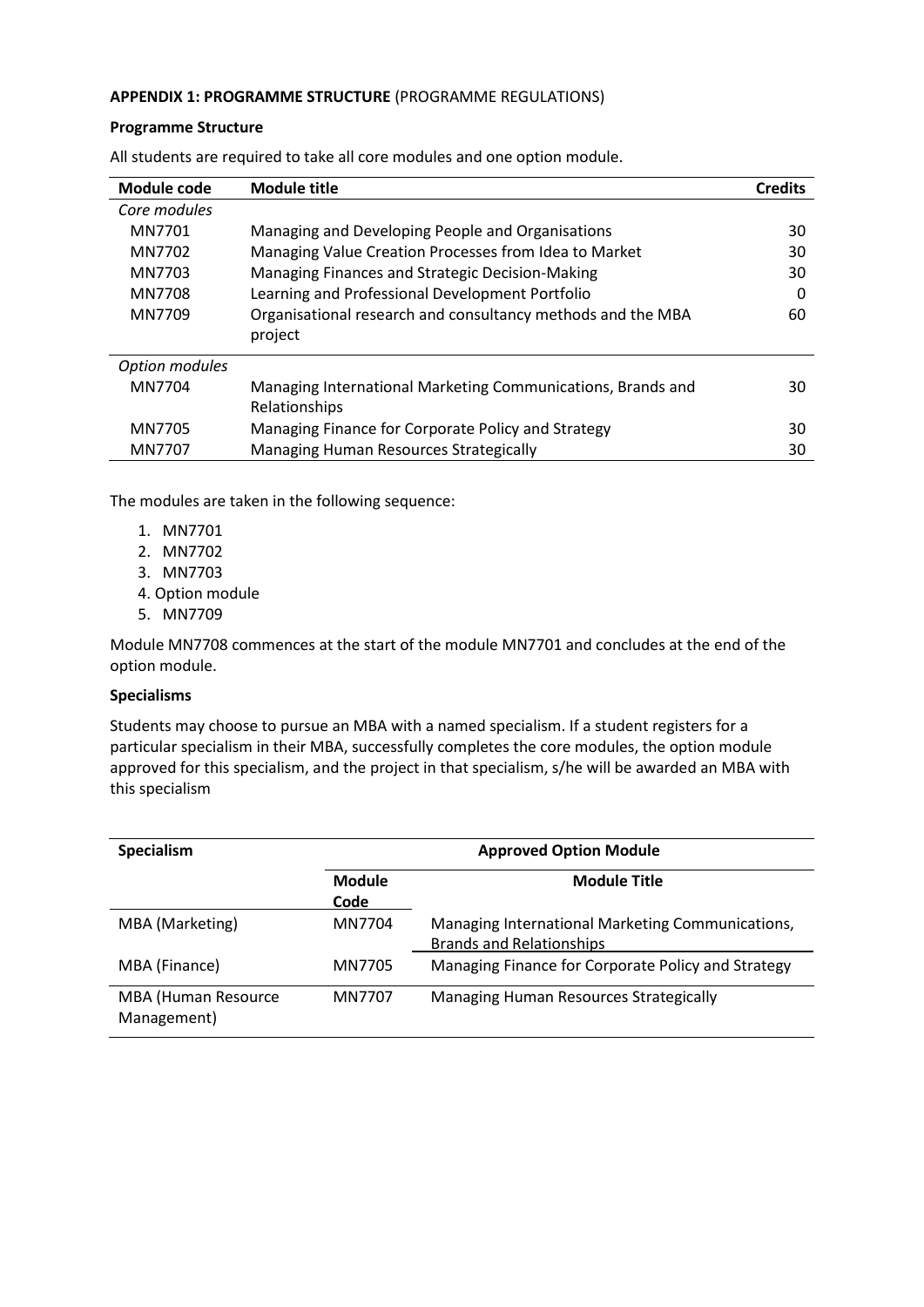### **Co-curricular programme elements**

The programme includes two co-curricular elements: (1) Career Management and Development Programme and (2) Leicester Masterclass

## **1. Career Management and Development Programme**

Career Management and Development (CMD) programme is a co-curricular element of the programme, which aims to develop core career management competencies required of MBA graduates. It is delivered alongside the curricular elements throughout the programme.

The CMD programme has the following Intended Learning Outcomes:

- 1) To explain, with application to careers in general management, the current trends in jobs, careers, employment contracts, and labour markets; the roles of organisation and individual in career management and development; meanings of careers and career building, planning and opportunistic approaches, types of career patterns and paths, work role and careertransitions
- 2) To demonstrate awareness of one's own knowledge, skills, abilities, personality and motivations, in relation to career development, and of the ways to assess those and identify strengths, limitations, and opportunities for development
- 3) To establish personal career goals and action plans to achieve those
- 4) To research and use labour market intelligence and identify relevant job opportunities in the internal and external labour markets; identify and use the talent management processes and opportunities for career development and progression within the employing organization
- 5) To identify learning opportunities to acquire competencies required to achieve career goals
- 6) To be able to apply the knowledge of career management to providing guidance to others, within the remit of a general manager role
- 7) To apply the knowledge of HRM processes (recruitment, selection, performance and reward management, training and development) and methods (e.g., selection methods, such as psychometric tests, assessment centres, and interviews) to one's own career development
- 8) To apply the knowledge and skills of oral, written and non-linguistic communication and negotiation in the context of one's own engagement with internal and external recruitment and selection and talent management processes (e.g., job interview, salarynegotiation)
- 9) To appreciate the role of professional networking and social media and to effectively engage with professional networks and social media

The CMD programme includes

- (1) scheduled synchronous online seminars and MBA surgeries, which equate to 30 synchronous contact hours throughout the duration of the programme (approximately one hour per month, for the normal period of registration of 30 months);
- (2) one-to-one coaching with the Careers and Professional Developmentmanager;
- (3) self-directed learning using the Professional Development Resource (PDR)<sup>3</sup>.

Students are required to actively engage in the CMD programme through participation in the programme's synchronous online seminars and on-to one coaching sessions, guided independent study using the Professional Development Resource, authentic performance tasks (e.g., updating the current CV), and reflection on their personal career management and development in the Learning and Professional Development Portfolio.

<sup>&</sup>lt;sup>3</sup> Professional Development Resource (PDR) is an online career management resource, which includes: CV Builder, Cover Letter Builder and Document Manager, Career Assessment tests, Career Newsroom reporting on the career-related current news from global publications); Career Pathways presenting real-life career stories; Career Planner; resources on Self-Employment (a range of resource on self-employment); Career E-Learning lessons in career related skills; Interview Simulator; Assessment Centre Training; and Industry Reports